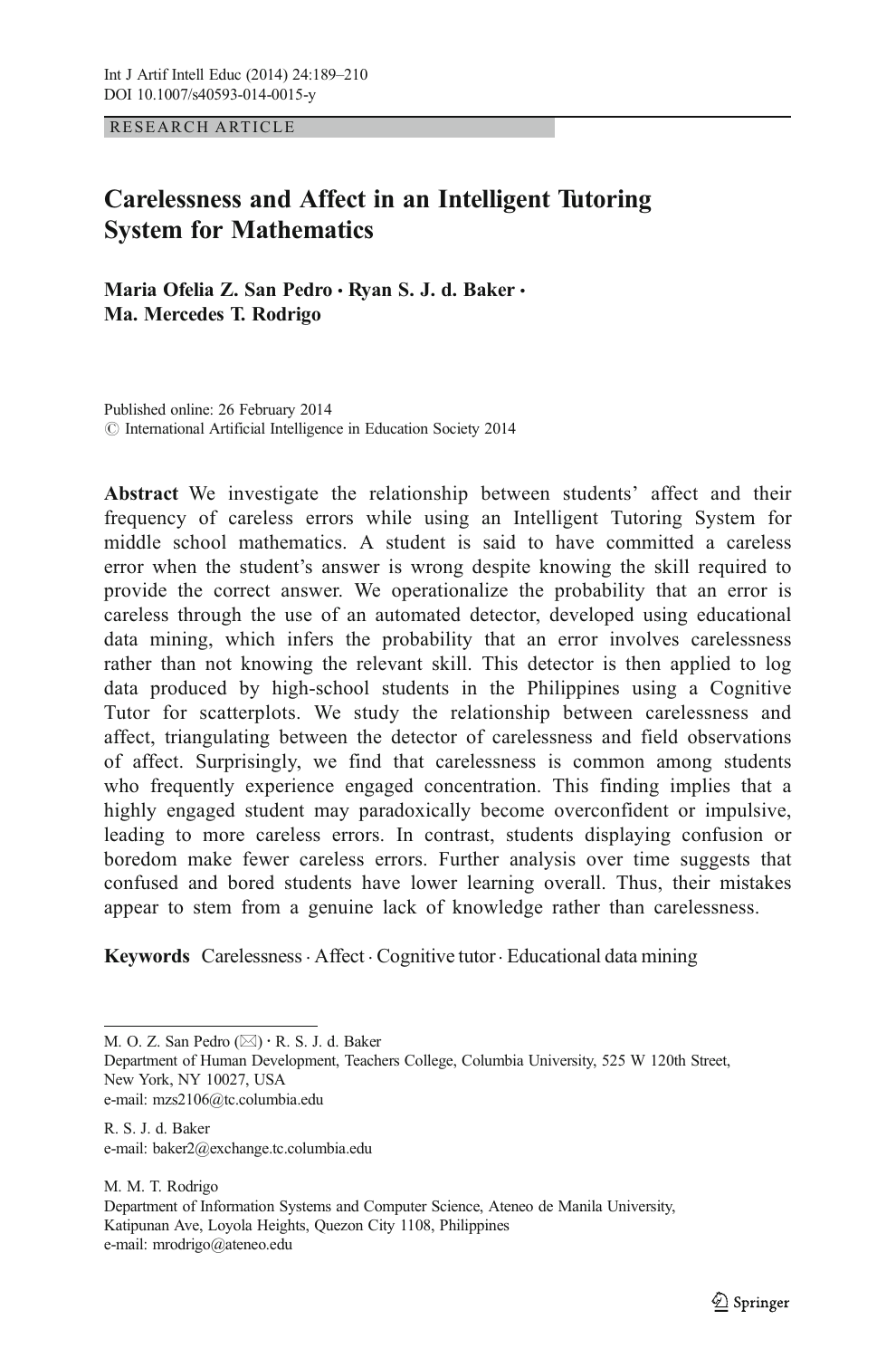#### Introduction

Disengagement among students has been shown and continues to be a major problem in education. Disengagement, manifested in various fashions, can reduce learning outcomes (Baker et al. [2004](#page-18-0); Aleven et al. [2006;](#page-18-0) Balfanz et al. [2007;](#page-18-0) Lau and Darmanegara [2007;](#page-20-0) Cocea et al. [2009;](#page-19-0) Rowe et al. [2009\)](#page-21-0), and at its extreme can lead to failure in courses, school drop-out, and failure to attend university (Rumberger and Larson [1998;](#page-21-0) Balfanz et al. [2007](#page-18-0); San Pedro et al. [2013](#page-21-0)). As such, reducing student disengagement has become a goal for policy-makers (cf. National Research Council and Institute of Medicine [2004\)](#page-20-0). In order to accomplish this goal, there has been increasing attention to the factors underlying the development of student disengagement (cf. Nottelmann and Hill [1977](#page-20-0); Ryan and Patrick [2001](#page-21-0); Balfanz et al. [2007](#page-18-0); Baker et al. [2008c\)](#page-18-0).

Though improved engagement has been seen as part of the promise of computeraided instruction (Becker [2000;](#page-18-0) Sosa et al. [2011](#page-21-0)), disengagement appears to be a problem among students using various forms of computer-aided instruction, even when the instruction as a whole is seen as quite engaging (cf. Schofield [1995](#page-21-0)). Students have been reported to disengage in several ways while using computer-aided instruction, including 1) "gaming the system", exploiting properties of the system to get the solution, rather than by learning, which includes behaviors such as systematic guessing (Baker et al. [2004\)](#page-18-0) and misuse of software help features (e.g. Aleven et al. [2004\)](#page-18-0), and 2) engaging in off-task behavior (Karweit and Slavin [1981](#page-20-0)), i.e., surfing the web, talking to a friend about something other than the learning material, 3) working carelessly, making errors that do not reflect the student's knowledge (Hershkovitz et al. [2011\)](#page-19-0), and 4) using learning systems in a way unrelated to the educational or stated task (Rowe et al. [2009](#page-21-0); Wixon et al. [2012\)](#page-21-0), variously termed off-task behavior or "without thinking fastidiously" behavior.

There has been evidence in recent years that these disengaged behaviors appear to emerge following the display of negative affect by students. For instance, frustration has been found to be associated with gaming the system (Baker et al. [2008c\)](#page-18-0) and boredom has been found to precede gaming the system (Baker et al. [2010b\)](#page-18-0). Additionally, boredom (Baker et al. [2011\)](#page-18-0) has been found to precede off-task behavior, and confusion (Sabourin et al. [2011\)](#page-21-0) has been found to precede using the learning system in a way unrelated to the educational task. These behavior-affect dynamics show that affect and disengagement interact very closely. However, it is not yet known how affect interacts with carelessness.

# Carelessness

Carelessness, despite its perceived importance among many educators since the 1950s (cf. Eaton et al. [1956\)](#page-19-0), and recent evidence that it is associated with the failure to attend college (San Pedro et al. [2013\)](#page-21-0), has been relatively lightly studied in education. There have been three paradigms for studying carelessness among learners: analyzing error patterns using heuristics, self-report measures, and analyzing error patterns using data mining.

The first paradigm, analyzing error patterns within paper mathematics tests using heuristics, emerges from work by Clements in the 1980s. Clements [\(1982\)](#page-18-0) studied 6thgrade students' errors during mathematics problem-solving. Clements administered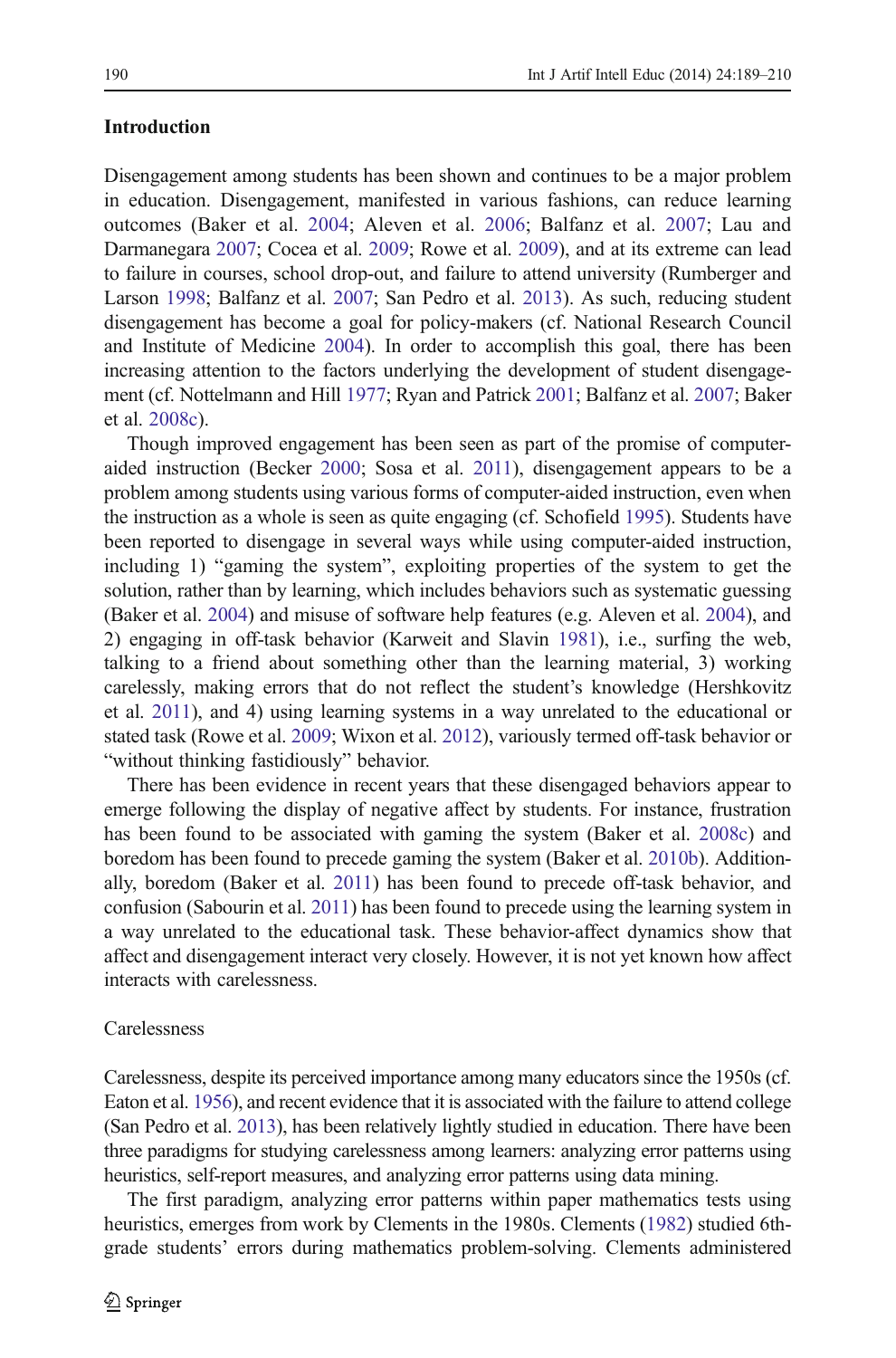mathematical assessment tests twice to 50 sixth-grade students on successive days, and items that the student answered correctly on one occasion but incorrectly on the other. They were then interviewed, using a structured method for analyzing problem-solving process during interviews (Newman [1977\)](#page-20-0). If the student got an incorrect answer during the interview as well, then the original error was deemed non-careless. But if the student got the problem correct during the interview without any assistance from the interviewer, then the original error was deemed careless. Through this method, Clements assessed 20 % of student errors as careless. Interestingly, Clements found that overconfidence was associated with carelessness.

The second paradigm, using self-report measures, was developed by Maydeu-Olivares and D'Zurilla ([1996](#page-20-0)), who developed a scale to represent students' perceptions that their problem-solving attempts are impulsive, careless and incomplete. Their selfreport measure of carelessness was found to be correlated with academic performance, as it was shown to be an effective predictor of grades.

A third paradigm is to analyze error patterns using data mining. In this paradigm, an automated detector of carelessness is developed, which attempts to assess whether an error is due to a lack of knowledge or carelessness. This model is conceptually similar to Clements' approach, defining careless errors as errors where the student knows how to answer correctly, but is based on data mining rather than heuristics. The detection approach will be discussed later, but relies upon assessments of the probability that the student knows the relevant skill (cf. Corbett and Anderson [1995\)](#page-19-0), and data on future performance in the tutoring software (Baker et al. [2008b\)](#page-18-0). This detector has been shown to predict post-test performance, even after taking assessments of student skill into account (Baker et al. [2010a](#page-18-0)).

Beyond educational settings, careless errors have been studied in the literature on slips, defined by Norman [\(1981\)](#page-20-0) as an error where a person makes an action that is not intended. Slips are seen as involving inattention, or even "absent-mindedness" in some theoretical accounts (Eysenck and Keane [1990](#page-19-0)). Hay and Jacoby [\(1996](#page-19-0)) stated that slips are most likely to happen when the correct response was not the strongest, and when the response had to be acted on rapidly where attention is not most likely to be directed to the correct response. By contrast, Norman ([1981](#page-20-0)) theorized that action slips occur when there are errors in intention formation, activation of the wrong schema, or actions determined by a wrong schema. Norman theorized that action slips may be caught by the person just before they make an error, at the moment the error occurs. But they also may never be caught at all (Norman [1981\)](#page-20-0). The factors leading to carelessness in educational settings are not yet fully known, though there has been some research on the relationship between individual differences and carelessness. Maydeu-Olivares and D'Zurilla ([1996](#page-20-0)) conceptualize carelessness as a stable personality trait, and Hershkovitz et al. ([2011\)](#page-19-0) find evidence linking carelessness to having either learning goals or performance goals, with students manifesting neither goal unexpectedly demonstrating more careful behavior during learning. Clements [\(1982\)](#page-18-0) finds links between over-confidence and carelessness. Baker and Gowda [\(2010\)](#page-18-0) find year-long differences in the prevalence of carelessness between urban, rural, and suburban students. At the same time, even if there are stable individual differences in carelessness, no student is always careless. Hence, there must be triggering factors leading to students becoming careless in specific situations. One such factor potentially leading to carelessness is student affect, given that emotions may also influence an individual's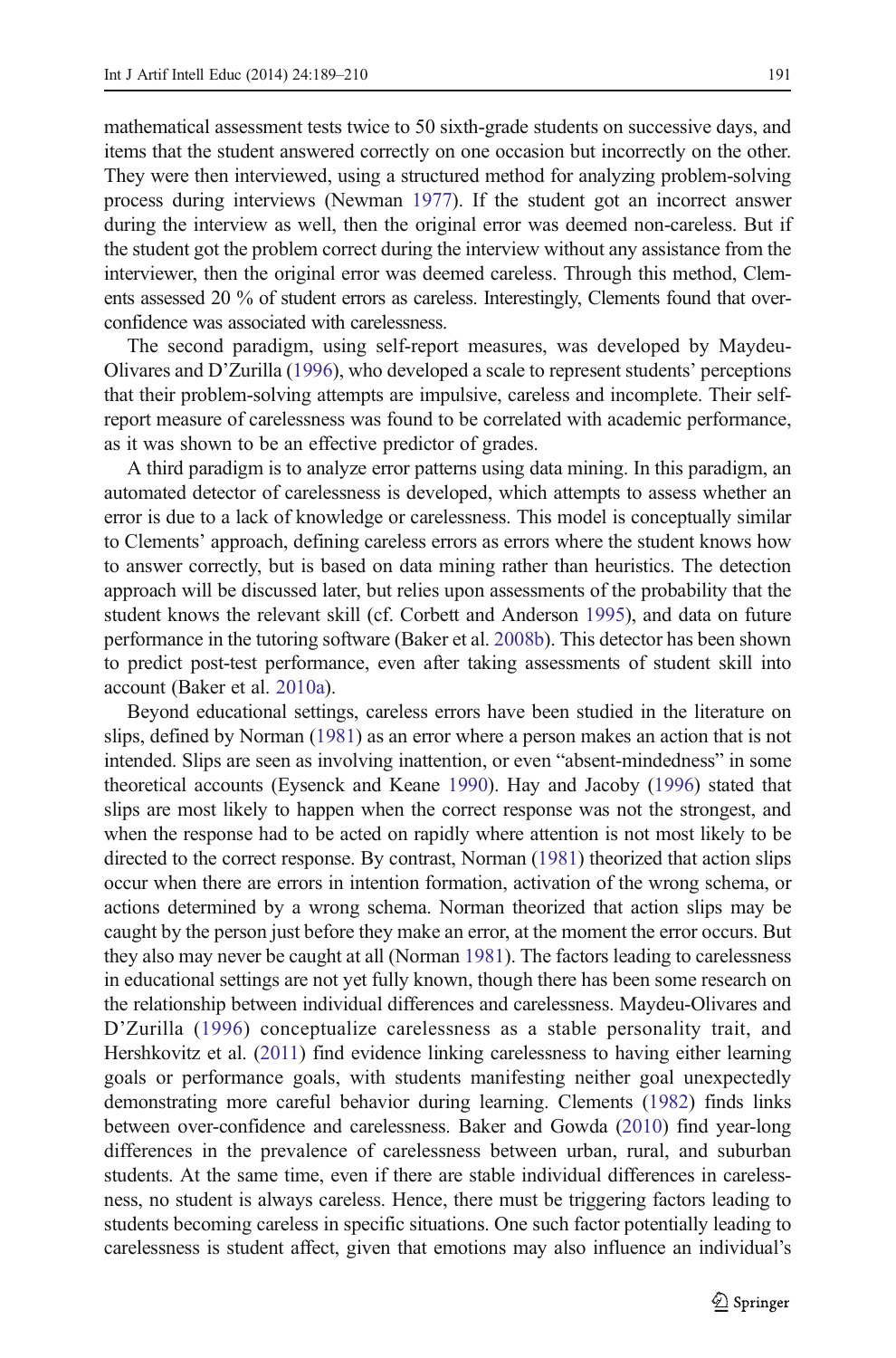decision making and learning (Adolphs and Damasio [2001](#page-18-0)). As discussed earlier, other forms of disengaged behavior such as off-task behavior and gaming the system have strong links to student affect. It is reasonable to hypothesize similar relationships for carelessness. For instance, Epstein ([1979](#page-19-0)) hypothesizes that careless behaviors among learners may emerge due to feelings of confusion and tension.

Within this paper, we study this issue within the context of students using an AIED learning environment. AI-based learning environments are becoming increasingly prominent within education (cf. Mitrovic [2003;](#page-20-0) Suraweera and Mitrovic [2004](#page-21-0); Razzaq et al. [2005;](#page-20-0) Koedinger and Corbett [2006](#page-20-0); Heffernan et al. [2008](#page-19-0); Mitrovic et al. [2009;](#page-20-0) Razzaq and Heffernan [2009;](#page-20-0) Sosa et al. [2011\)](#page-21-0), and many such environments provide detailed log files which can support fine-grained analysis through educational data mining techniques (Baker and Yacef [2009](#page-18-0)). More specifically, we will study these issues within a Cognitive Tutor (Koedinger and Corbett [2006](#page-20-0)). Cognitive Tutors provide students with guided learning support as they engage in problem-solving, and provide excellent-quality logs that have formed the basis of dozens of data mining studies (Koedinger et al. [2010\)](#page-20-0). In addition, models have already been developed for Cognitive Tutors that can assess the probability that an error is not due to student knowledge (cf. Baker et al. [2008b](#page-18-0)), based on models of student learning that can estimate the knowledge state of each student at a given time (Corbett and Anderson [1995\)](#page-19-0), considerably facilitating research into the factors promoting carelessness.

In this paper, we use a detector of carelessness to study the relationship between affect and carelessness. We do so using data from a population of students in the Philippines, for whom field observations of affect are available. To use the carelessness detector within this population, we validate that the detector can accurately predict student errors when applied to students from a different country, studying generalizability between the USA and Philippines. We then apply the carelessness detector to the log files from this data set, labeling every student action in terms of carelessness, in order to assess each student's degree of carelessness. We then assess which affective states are associated with careless errors through correlational analysis. Finally, we examine whether the relationships between affective states and careless errors change over time. This builds on our previous research (San Pedro et al. [2011a](#page-21-0); San Pedro et al. [2011b](#page-21-0)) that started to investigate carelessness using a Cognitive Tutor unit. In this paper, we present significant enhancements, substantial discussion on this behavior within a learning environment, and a more comprehensive theoretical perspective about carelessness.

## **Method**

Data were gathered from 126 public high school students in Quezon City, Philippines (labeled PH below), who used a Cognitive Tutor unit on scatterplot generation and interpretation (Baker et al. [2006\)](#page-18-0) for 80 min, inside the school's computer center, after school. The students were between 12 and 14 years old. Students had not explicitly covered these topics in class prior to the study. Prior to using the software, students viewed conceptual instruction, delivered via a PowerPoint presentation with voiceover and some simple animations. Each student in each class took a nearly isomorphic pretest and post-test, counterbalanced across conditions.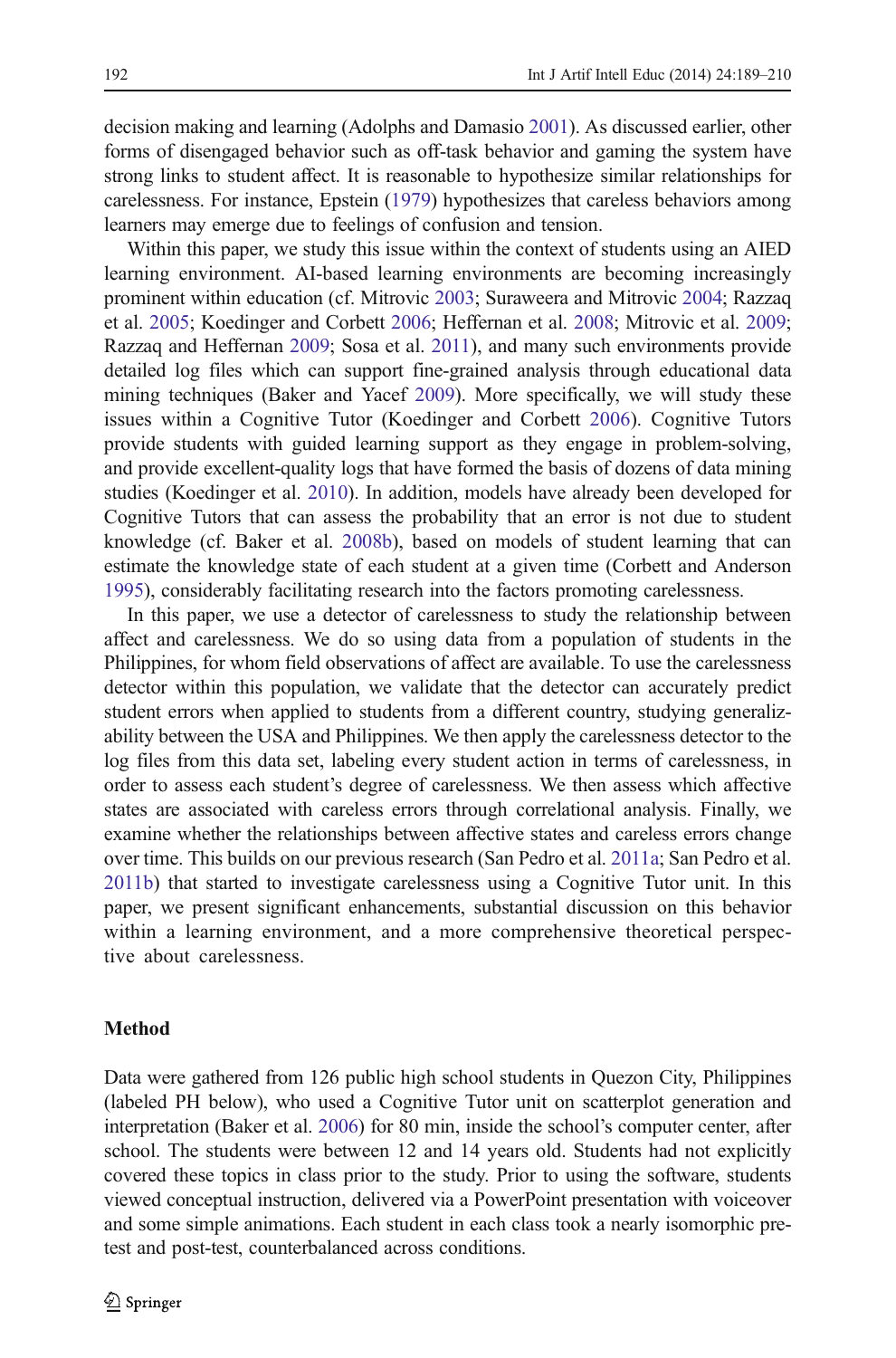Within the Scatterplot Tutor (Figs. 1, [2,](#page-5-0) and [3\)](#page-5-0), the learner is given a problem scenario. He/she is also provided with data that he/she needs to plot in order to arrive at the solution. He/she is asked to identify the variables that each axis will represent. He/ she must then provide an appropriate scale for each axis. He/she has to label the values of each variable along the axis and plot each of the points of the data set. Finally, he/she interprets the resultant graphs. The Scatterplot tutor provides contextual hints to guide the learner, feedback on correctness, and messages for errors. The skills of the learner are monitored and displayed through skill bars that depict his/her mastery of skills.

Sixty four of the participants (referred to as the Experimental or Scooter group) were randomly assigned to use a version of the tutor with a pedagogical agent, "Scooter the Tutor", shown in Fig. [4](#page-6-0). Scooter was designed to reduce the incentive to game the system and to help students learn the material that they were avoiding by gaming, while affecting non-gaming students as minimally as possible. Previous research in the United States found that Scooter reduced gaming, while increasing learning for gaming students (Baker et al. [2006](#page-18-0)); however, these patterns were not statistically significant in the Philippines (Rodrigo et al. [2012\)](#page-21-0). The remaining 62 participants (Control or NoScooter group) used a version of the Scatterplot Tutor without the pedagogical agent. The number of students assigned to the conditions in this study was unbalanced because of data gathering schedule disruptions caused by inclement weather.

Data on student carelessness were produced from the logs generated from Cognitive Tutor usage, while data on affective states were collected using the BROMP protocol for quantitative field observation (cf. Ocumpaugh et al. [2012\)](#page-20-0). Student affective state was coded by a pair of expert field observers as students used the tutor. Each observation lasted up to twenty seconds, with each participant being observed 24 times having an interval of 180 s between observations. Each observation was conducted using side glances, to reduce observer effects. To increase tractability of both coding and eventual analysis, if two distinct affective states were seen during a single observation, only the first state observed was coded. Any affective state of a student other than the student currently being observed was not coded. The observers based their judgment of a student's affective state on the student's work context, actions, utterances, facial expressions, body language, and interactions with teachers or fellow



Fig. 1 Scatterplot problem scenario (a) and data set (b)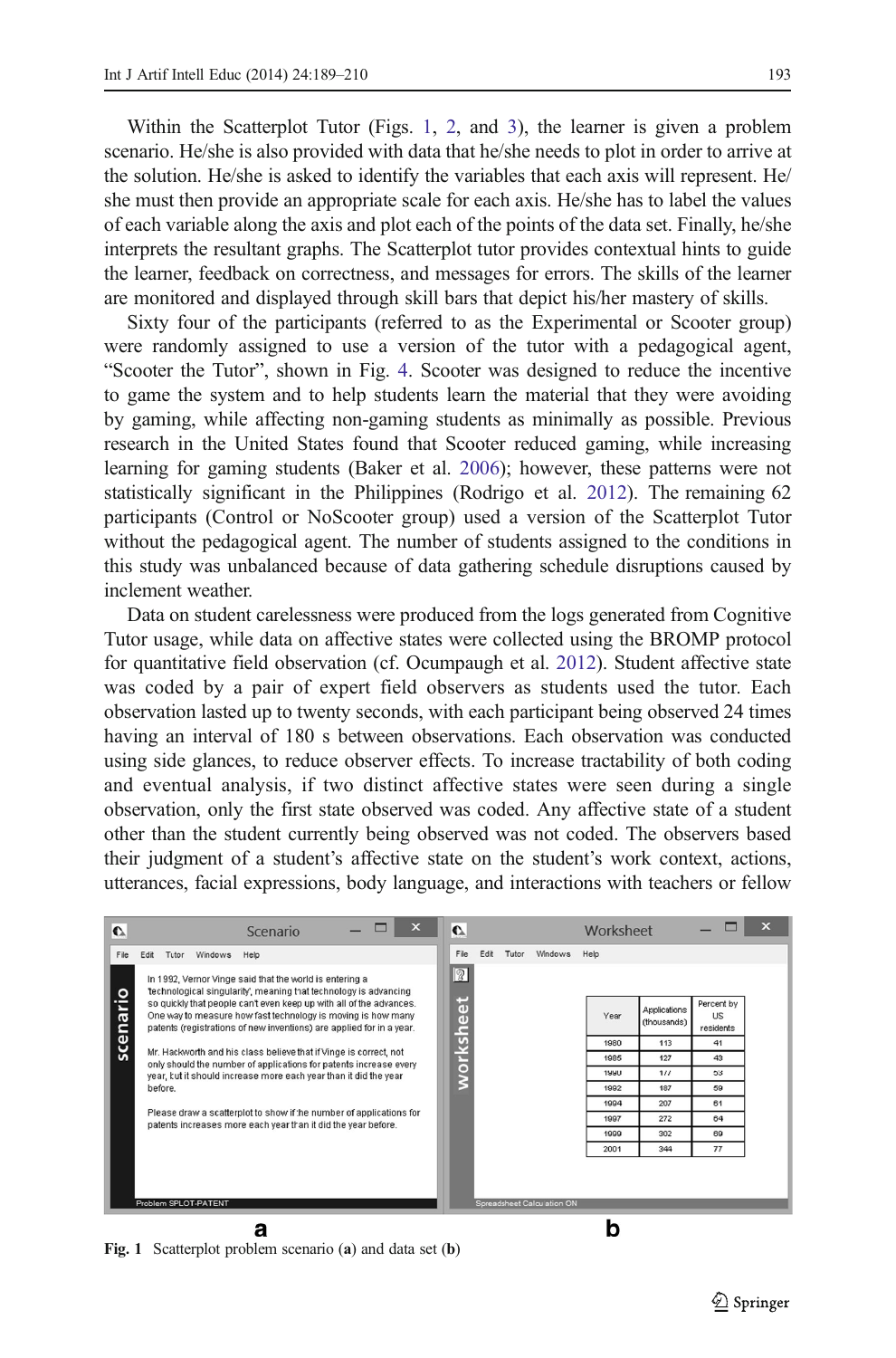<span id="page-5-0"></span>

| Windows<br>Tutor<br>Edit<br>File | Help        |                                          |                  |                   |                          |
|----------------------------------|-------------|------------------------------------------|------------------|-------------------|--------------------------|
| Temperature                      | Numerical   | OK For Scatterplots<br>$\overline{\tau}$ | <b>Investory</b> | OK For Bar Graphs | $\mathcal{R}$            |
| Weather                          | Categorical | Not OK For Scatterple +<br>$\sim$        |                  | OK For Bar Graphs | $\rightarrow$            |
| Glasses                          | Numerical   | OK For Scatterplots<br>$ +1 $            | $\mathbf{v}$     | OK For Bar Graphs | $\mathcal{P}$            |
| Money                            | Numerical   | $\mathcal T$                             | x                |                   | $\overline{\phantom{a}}$ |

Fig. 2 Scatterplot variable type tool

students. These are, broadly, the same types of information used in previous methods for coding affect (e.g., Bartel and Saavedra [2000\)](#page-18-0), and in line with Planalp et al.'s ([1996](#page-20-0)) descriptive research on how humans generally identify affect using multiple cues in concert for maximum accuracy rather than attempting to select individual cues. The observers' inter-rater reliability was found to be moderate, with Cohen's  $(1960)$  $(1960)$   $\kappa$ =0.54.

The coding scheme included seven categories: boredom (Pekrun et al. [2010\)](#page-20-0), confusion (Kort et al. [2001;](#page-20-0) Craig et al. [2004\)](#page-19-0), delight (Fredrickson and Branigan [2005\)](#page-19-0), engaged concentration (the affective state associated with Csikszentmihalyi [1990](#page-19-0)'s construct of "flow"), frustration (Kort et al. [2001](#page-20-0)), surprise (Schutzwohl and Borgstedt [2005](#page-21-0)), and a category defined as '?' representing any affect other than the previous six mentioned. These categories are referred to as cognitive-affective states (Baker et al. [2010b](#page-18-0)), as they are states found to involve both cognitive and affective aspects. These affective states were chosen due to arguments that they are more representative of affect during learning, than Ekman and Friesen's [\(1978\)](#page-19-0) six basic emotions of fear, anger, happiness, sadness, disgust and surprise (Csikszentmihalyi [1990;](#page-19-0) Kort et al. [2001](#page-20-0); Craig et al. [2004](#page-19-0); D'Mello et al. [2010](#page-19-0); D'Mello and Graesser



Fig. 3 Scatterplot user interface for point-plotting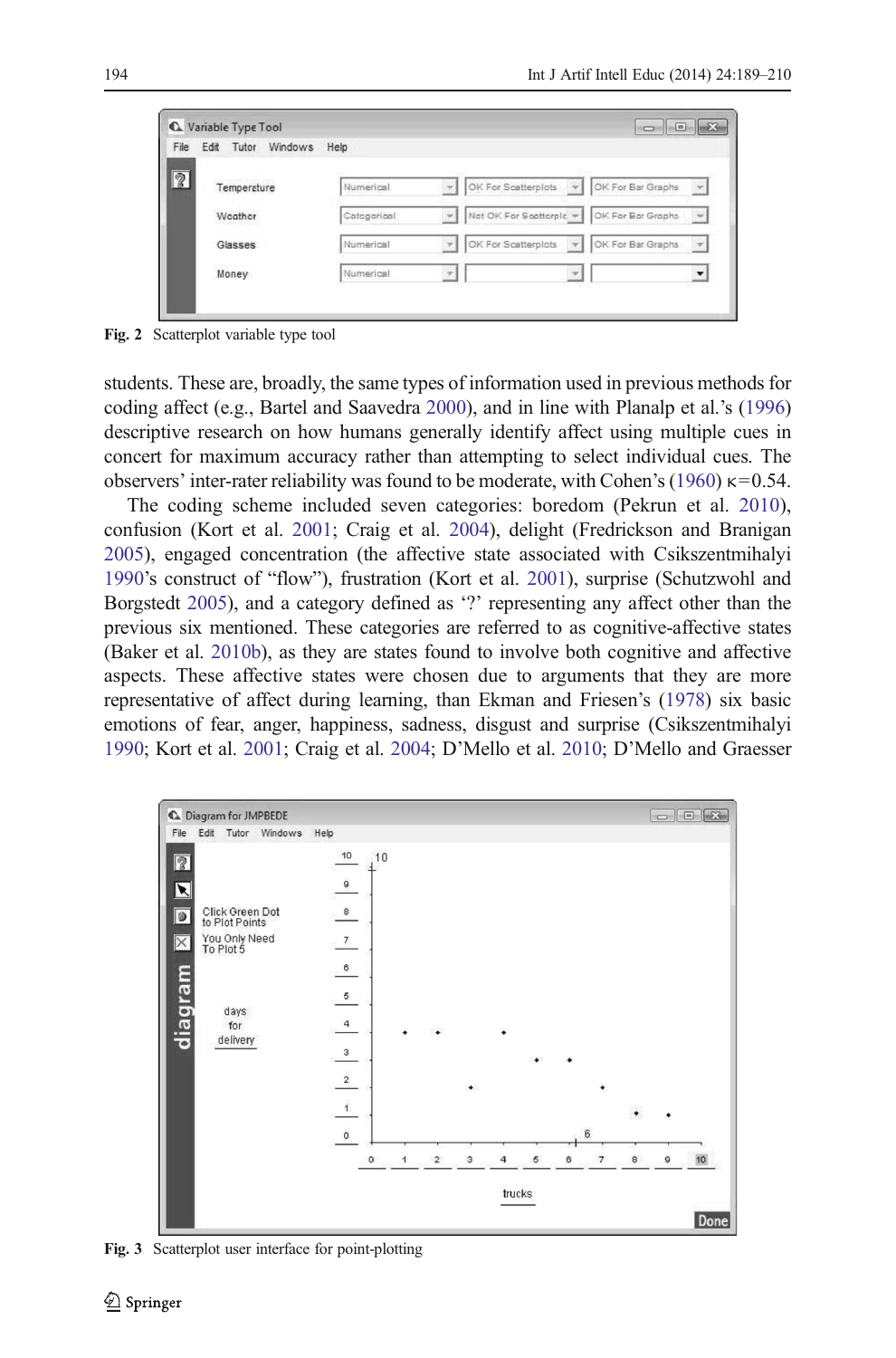<span id="page-6-0"></span>

Fig. 4 Scooter the tutor's changes in behavior – top left: scooter is pleased with the student's appropriate use of the tutor software; *bottom left*: scooter is angry with heavy gaming behavior; *Right*: Scooter offers a supplementary exercise to a gaming student

[2012\)](#page-19-0). Such affective states are also persistent when solving problems within computer learning environments (Arroyo et al. [2009](#page-18-0); D'Mello et al. [2006,](#page-19-0) [2007](#page-19-0), [2010](#page-19-0); Graesser et al. [2006](#page-19-0); Woolf et al. [2009](#page-21-0)). Engaged concentration is in specific quite common during learning (cf. Baker et al. [2010b](#page-18-0)), and refers to the state of engagement with a task where concentration is intense, attention is focused, and involvement is complete (Baker et al. [2010b](#page-18-0)), while not including task-related aspects of Csikszentmihalyi's [\(1990](#page-19-0)) construct of flow such as clear goals, balanced challenge, and direct and immediate feedback.

Despite being learning-centered, this set of cognitive-affective states can also be mapped within the perspective of emotions using Russell's [\(2003\)](#page-21-0) Core Affect framework, as discussed in (Baker et al. [2010b\)](#page-18-0). Russell's Core Affect framework asserts that an affective state has two components: valence (increasing or decreasing feelings of pleasure) and arousal (increasing or decreasing feelings of activation and energy). Baker and colleagues hypothesized that boredom has negative valence and low arousal; confusion has negative valence and moderate arousal; frustration has high negative valence and a high arousal; delight has positive valence and high arousal; surprise has high arousal and can have either positive or negative valence; and engaged concentration has positive valence. It is not yet clear what the level of arousal is for engaged concentration, as engaged concentration can be an intense experience, but there can also be a decrease in arousal when an individual experiences uninterrupted and concentrated cognition (cf. Mandler [1984](#page-20-0)).

Operationalization of Carelessness Using Logs

The incidence of carelessness within the Cognitive Tutor was traced with a model designed to assess "slips" (cf. Baker et al. [2008b\)](#page-18-0). Slips in that paper are operationalized in a fashion essentially identical to prior theory of how to identify careless errors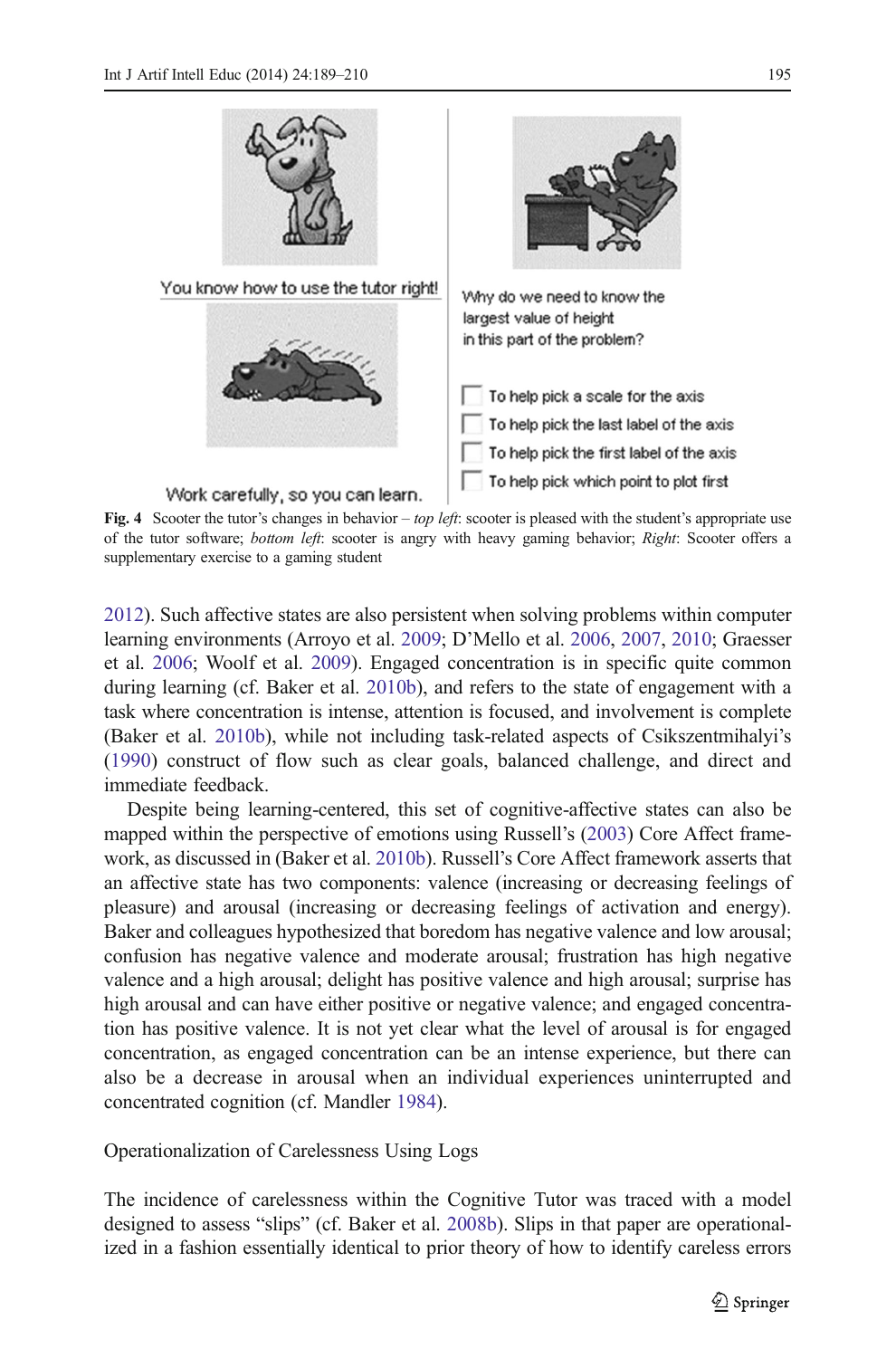<span id="page-7-0"></span>(Clements [1982](#page-18-0)). The model used in (Baker et al. [2008b](#page-18-0)), termed the Contextual Slip model, contextually estimates the probability that a specific student action indicates a slip/carelessness, whenever the student reaches a problem step requiring a specific skill, but answers incorrectly. The probability of carelessness/slip is assessed contextually, and is different depending on the context of the student error. The probability estimate varies based on several features of the student action and the situation in which it occurs, including the speed of the action, and the student's history of help-seeking from the tutor. As such, the estimate of probability of carelessness/slip is different for each student action. The Contextual Slip model has been shown to be a statistically significant predictor of student performance on a post-test measuring learning from a Cognitive Tutor for Genetics, even after controlling for assessment of each student's knowledge within the software (Baker et al. [2010a](#page-18-0)).

The Contextual Slip model is created using Bayesian Knowledge Tracing (BKT) (Corbett and Anderson [1995](#page-19-0)), a model used to estimate a student's latent knowledge based on his/her observable performance. The BKT framework, in its original articulation, is used within Cognitive Tutors to infer student knowledge by continually updating the estimated probability a student knows a skill every time the student gives a first response to a problem step. It uses four parameters – two learning parameters  $L_0$  (initial probability of knowing each skill) and T (probability of learning the skill at each opportunity to make use of a skill), together with two performance parameters G (probability that the student will give a correct answer despite not knowing a skill) and S (probability that the student will give an incorrect answer despite knowing the skill). Each of the four parameters are estimated separately for each skill, thus each skill has its own BKT model (estimated from data for each skill). Note that in this model – different from the Contextual Slip model, though BKT is used to create that model – the four parameters for each skill are invariant across the entire context of using the tutor, and invariant across students. Using Bayesian analysis, BKT re-calculates the probability that the student knew the skill before the response (at time n-1), using the information from the response, then accounts for the possibility that the student learned the skill during the problem step, such that (Corbett and Anderson [1995](#page-19-0)):

$$
P(L_{n-1}|\text{Correct}_n) = \frac{P(L_{n-1})^*(1-P(S))}{P(L_{n-1})^*(1-P(S)) + (1-P(L_{n-1}))^*P(G)}.
$$
\n(1)

$$
P(L_{n-1} | \text{Incorrect}_n) = \frac{P(L_{n-1})^* P(S)}{P(L_{n-1})^* P(S) + (1 - P(L_{n-1}))^* (1 - P(G))}.
$$
 (2)

$$
P(L_n|Action_n) = P(L_{n-1}|Action_n) + ((1 - P(L_{n-1}|Action_n)) * P(T)).
$$
 (3)

With the information from the logs, parameters needed for a baseline BKT model were fitted by employing brute-force grid search (cf. Baker et al. [2010a](#page-18-0)), an approach that finds optimal parameter estimates for problems where local optimization methods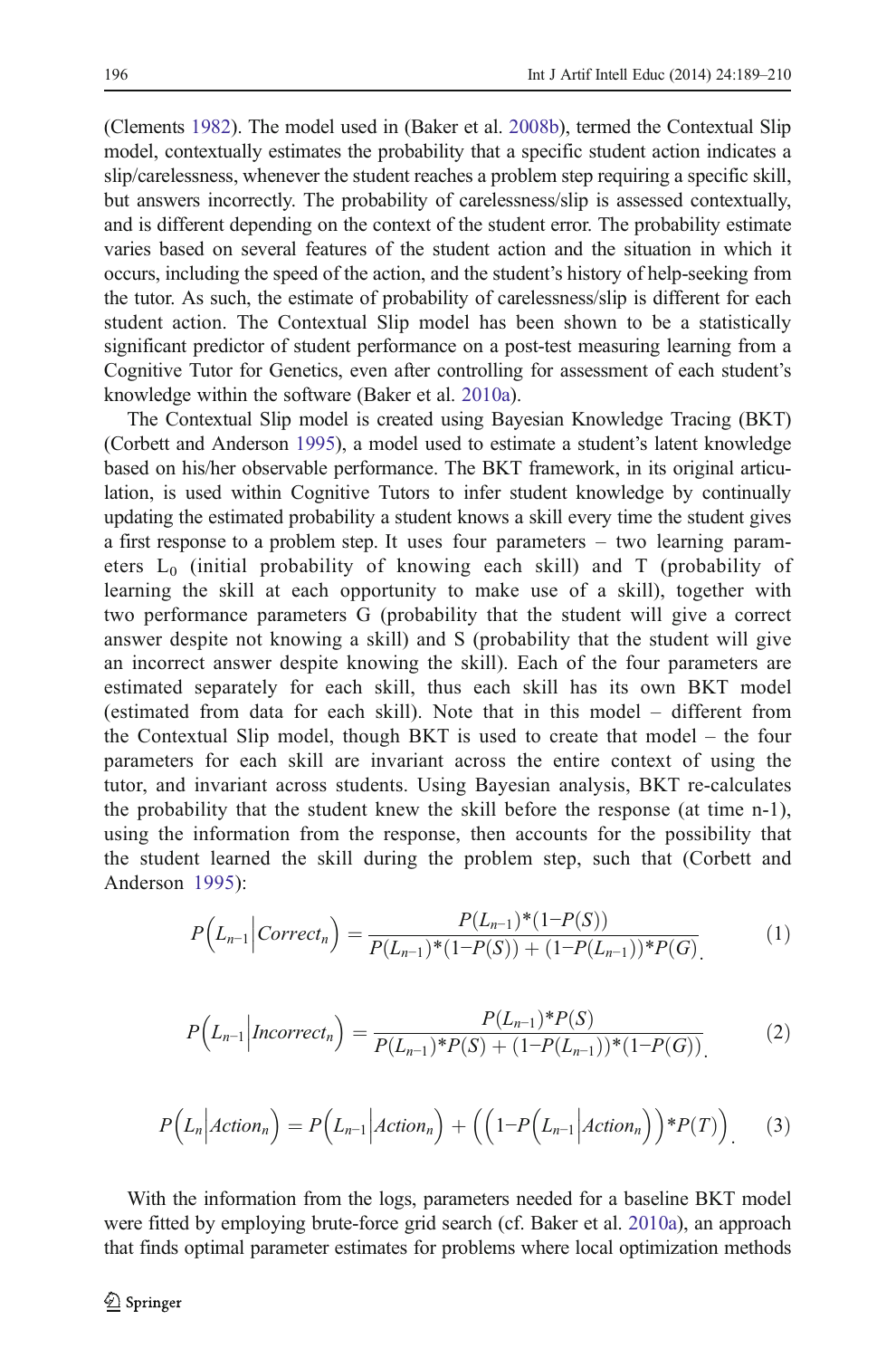such as iterative gradient descent are likely to produce relatively poor estimates. From this baseline model, we then create first-step estimations of the probability that each action is a contextual slip. These estimations are not the final Contextual Slip model, but are used to produce it. Specifically, we use BKT to estimate whether the student knew the skill at each step. In turn, we use these estimates, in combination with Bayesian equations, to label incorrect actions with the probability that the actions were slips, based on the student performance on successive opportunities to apply the rule. More specifically, given the probability that the student knows the skill at a specific time, Bayesian equations and the static BKT parameters are utilized to compute labels for the Slip probabilities for each student action  $(A)$  at time N, using future information (two actions afterwards –  $N+1$ ,  $N+2$ ). In this approach, we infer the probability that a student's incorrectness at time N was due to not knowing the skill, or whether it is due to a slip. The probability that the student knew the skill at time N can be calculated, given information about the actions at time N+1 and N+2 ( $A_{N+1,N+2}$ ), and the other parameters of the Bayesian Knowledge Tracing model:

$$
P(A_N \text{ is a Slip} | A_N \text{ is incorrect}) = P(L_n | A_{N+1,N+2}). \tag{4}
$$

This gives us a first estimate that a specific incorrect answer is a slip. However, this estimate uses data on the future, making it impossible to use to assess slip in real-time. In addition, there is considerable noise in these estimates, with estimates trending to extreme values that over-estimate slip in key situations due to limitations in the original BKT model (Baker et al. [2008a](#page-18-0)). But these estimated probabilities of slip can be used to produce a less noisy model that can be used in real time, by using them as training labels (e.g. inputs) to machine-learning. Specifically, a linear regression model is created that predicts slip/carelessness contextually. The result is a model that can now predict at each practice opportunity whether an action is a slip, using only data about the action itself, without any future information.

Models for Contextual Slip were produced using truncated training data (cf. Baker et al. [2008a\)](#page-18-0), to predict contextual slip without using data from the future. This adjustment of the training data improves prediction of future performance by removing training examples where the prior probability,  $P(L_{n-1})$ , that the student knew the skill was extremely high, approaching 1. When  $P(L_{n-1})$  approaches 1, there can be overestimation of the probability that an error is due to a slip, if the estimate of student knowledge is erroneously high.

In order to validate these detectors' ability to predict future student correctness (a validation of their predictive accuracy), we substitute the contextual slip model, and a corresponding contextual guess model (cf. Baker et al. [2008b\)](#page-18-0) for the Slip and Guess parameters of Bayesian Knowledge Tracing, labeling each student action with variant estimates as to how likely the response is a guess or a slip.

# Creation and Validation of Carelessness Detectors

Using the Contextual Slip approach detailed in the previous section, we created our carelessness detectors by training models with each student action originally labeled with the probability estimate of slip occurrence, using information on that student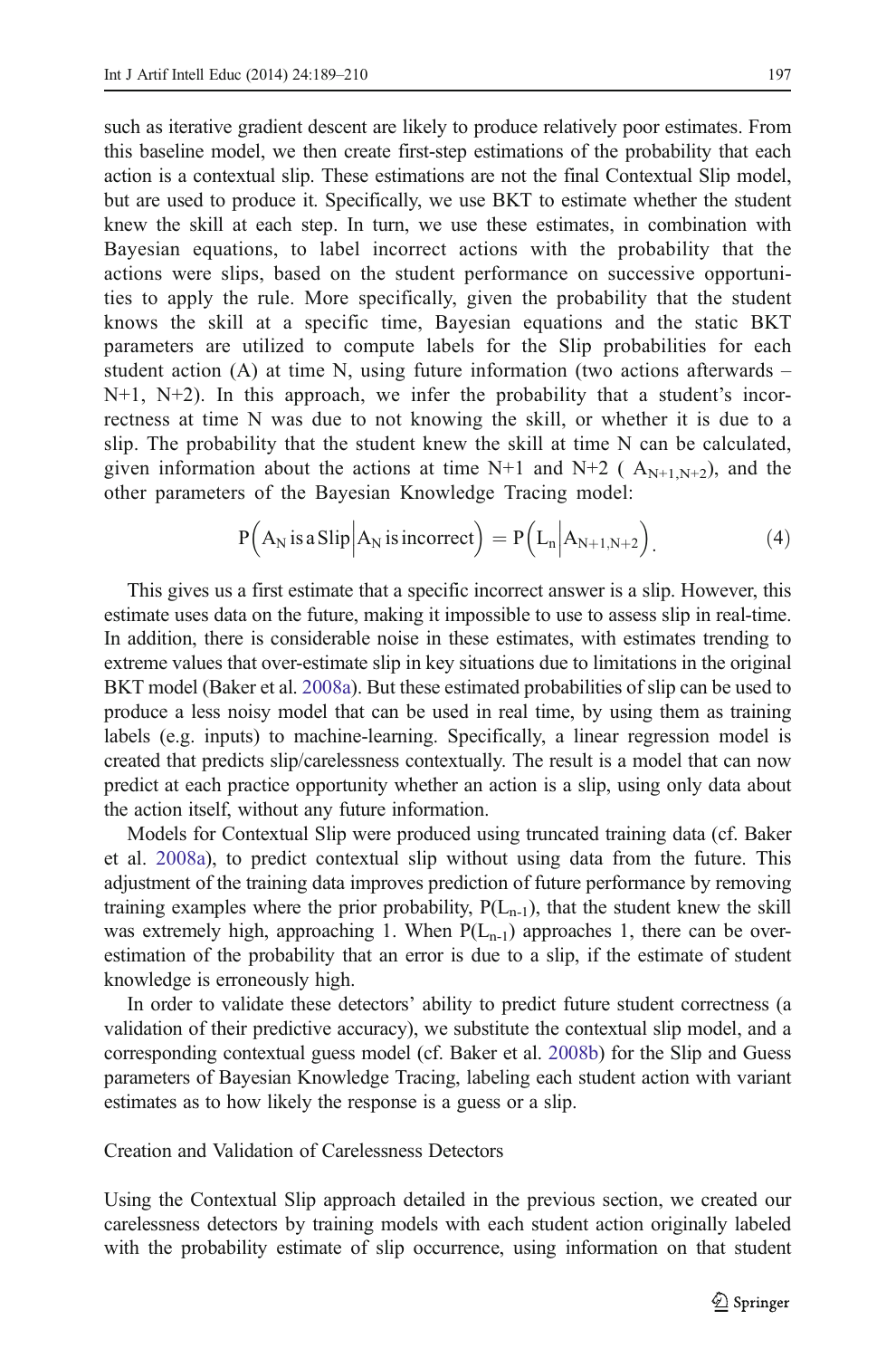action generated on our tutor logs. For each action, a set of numeric or binary features were distilled, describing that action. These features, drawn from previous work to detect contextual slips in other learning software (e.g. Baker et al. [2008b](#page-18-0)), included:

- & Action assessment correct, incorrect, known bug (procedural misconception), or a help request.
- The type of interface widget involved in the action was the student selecting from a checkbox, pull-down menu, typing in a number or a string, or plotting a point.
- Was this the student's first attempt to act (answer or ask for help) on this problem step?
- & The tutor's assessment of the probability that the student knows the skill involved in this action, called "p-know", derived using the Bayesian Knowledge Tracing algorithm in (Corbett and Anderson [1995\)](#page-19-0).
- & "Pknow-direct" if the current action is the student's first attempt on this problem step, then pknow-direct is equal to p-know, but if the student has already made an attempt on the problem step, then pknow-direct is −1.
- & Is this the first attempt of student to answer or get help on problem step?
- Time taken for the current action in seconds.
- The time taken for the action, expressed in terms of the number of standard deviations this action's time was faster or slower than the mean time taken by all students on this problem step, across problems.
- & The time taken in the last 3 actions, expressed as the sum of the numbers of standard deviations each action's time was faster or slower than the mean time taken by all students on that problem step, across problems.
- Time taken by this student on each opportunity to practice the skill involved in the action, averaged across problems.
- Percentage of past problems where the student made errors on this problem step.
- The number of times the student has gotten this specific problem step wrong, across all problems.
- & The number of times the student asked for help or made errors on this skill, across all problems.
- The number of times in the 3 previous actions where the action involved the same interface widget as the current action.
- The number of times in the 5 previous actions where the action involved the same interface widget as the current action. The number of times in the previous 8 actions where the action was a help request.
- The number of times in the previous 5 actions where the action was incorrect.

As in previous work to model slipping, the features extracted from each student action within the tutor were used to predict the probability that the action represents a slip. The prediction took the form of a linear regression model, fit using M5-prime feature selection in the RapidMiner 5.0 data mining package (an earlier version of this system is described in Mierswa et al. [2006\)](#page-20-0). This resulted in numerical predictions of the probability that a student action was a careless error, each time a student made a first attempt on a new problem step. Linear regression was chosen as an appropriate modeling framework when both predictor variables and the predicted variable are numeric. In addition, linear regression is known to function well with noisy educational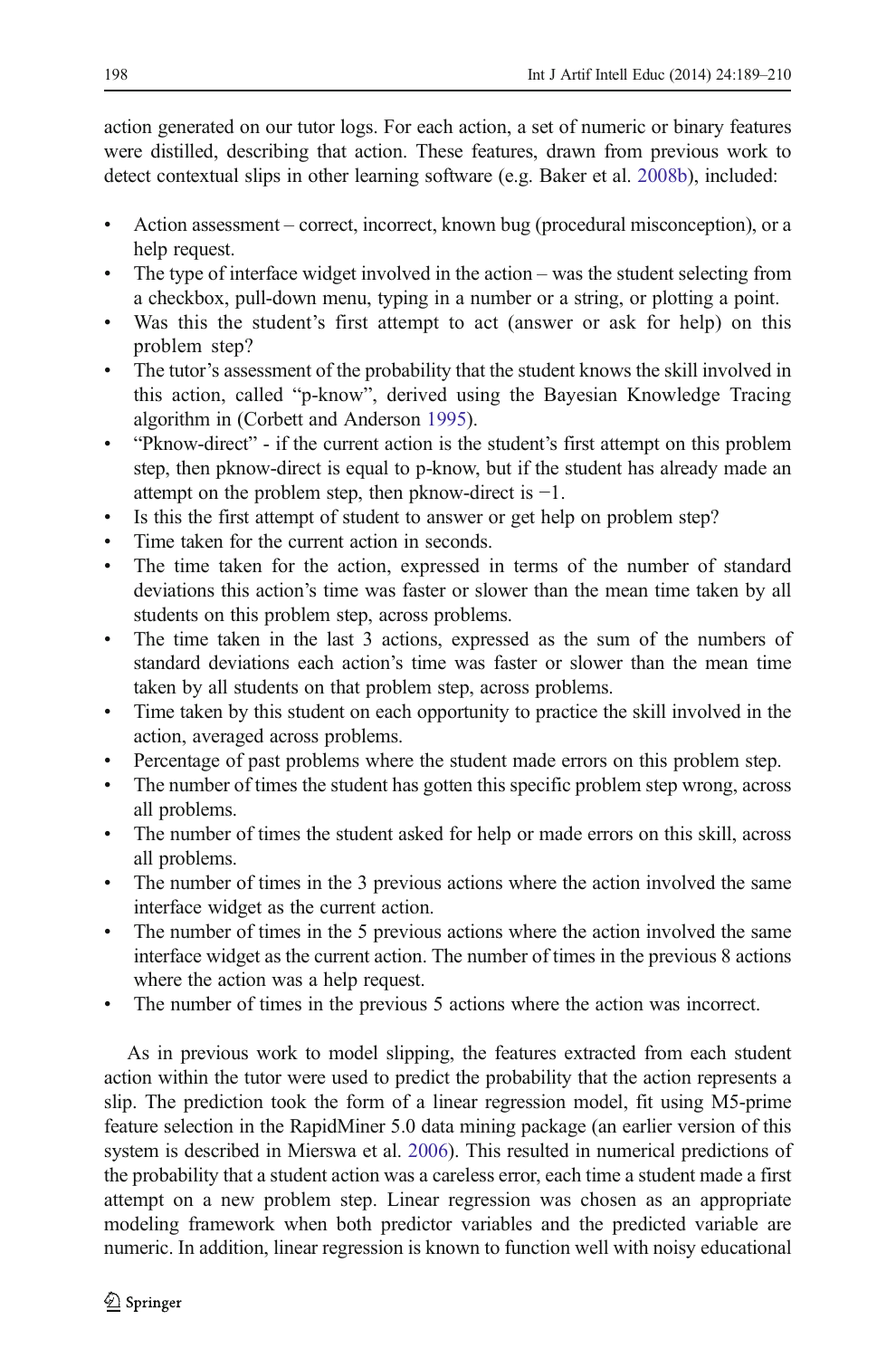data, creating relatively low risk of finding an "over-fit" model that does not function well on new data (cf. Hawkins [2004\)](#page-19-0).

Six-fold student-level cross-validation (cf. Efron and Gong [1983](#page-19-0)) was conducted to evaluate the detector's goodness. Within this approach, a model is repeatedly trained on five groups of students and tested on a "held-out" sixth group of students. Crossvalidating at this level allows us to assess whether the model will remain effective for new students drawn from the same overall population of students studied. Models were trained separately on the two groups of students using the two versions of the software. Table 1 shows a model trained on data that used the tutor without the pedagogical agent

| Carelessness (NoScooter group) =                                                            | Carelessness (Scooter group) =                                                                     |
|---------------------------------------------------------------------------------------------|----------------------------------------------------------------------------------------------------|
| $-0.00942$ * Action is a bug                                                                | $+0.03783$ * Action is a bug                                                                       |
| $+0.08783$ * Action is a help request                                                       | $+0.08464$ * Action is a help request                                                              |
| $+0.02517$ * Input is a string                                                              | $-0.05084$ * Input is a string                                                                     |
| $-0.00500$ * Input is a number                                                              | $+0.01546$ * Input is number                                                                       |
| $+0.01593$ * Input is a point                                                               | $+0.08198$ * Input is a point                                                                      |
| $-0.02812$ * Input is checkbox or not choice/string/<br>number/point                        | $-0.08615$ * Input is checkbox or not choice/string/<br>number/point                               |
| $+0.96077$ * Probability that the student knew the<br>skill involved in this action         | $+0.01126$ * Probability that the student knew the<br>skill involved in this action                |
| $-0.03118 *$ Not first attempt at skill in this problem                                     | $+0.01126$ * "Pknow-direct"                                                                        |
| $+0.00019$ * Time taken                                                                     | $-0.02912$ * Not first attempt at skill in this problem                                            |
| $-0.01451$ * Time taken, normalized in terms                                                | $+0.00115$ * Time taken                                                                            |
| of SD off<br>average across all students at this step                                       | $-0.00820$ * Time taken, normalized in terms of SD<br>off average across all students at this step |
| $+0.00612$ * Time taken in last three actions,<br>normalized                                | $-0.00283$ * Time taken in last three actions,<br>normalized                                       |
| $-0.00268$ * Time taken in last five actions,<br>normalized                                 | $-0.00197$ * Time taken in last five actions, normalized                                           |
| +0.00072 * Number of errors the student made on<br>this<br>step on all problems             | $-0.00257$ * Number of errors the student made on<br>this step on all problems                     |
| $+0.00511$ * Percentage of past problems the student<br>asked for help on this problem step | $-0.00906*$ Percentage of past problems the student<br>asked for help on this problem step         |
| $+0.00021$ * Percentage of past problems the student<br>made errors on this problem step    | $-0.00121$ * Percentage of past problems the student<br>made errors on this problem step           |
| $-0.00004$ * Time taken by this student on each<br>opportunity for this problem step        | $-0.00099$ * Time taken by this student on each<br>opportunity for this problem step               |
| $-0.00734$ * How many of the previous 5 actions<br>were errors                              | $-0.00999$ * How many of the previous 8 actions<br>were help requests                              |
| $+0.02910*$ Probability of knowing the skill<br>before answering                            | $+0.00354$ * How many of the previous 5 actions<br>were errors                                     |
| $-0.00366$                                                                                  | +0.81721 * Probability of knowing the skill<br>before answering                                    |
|                                                                                             | $+0.01842$                                                                                         |

Table 1 Carelessness (contextual slip) models for the noscooter and scooter groups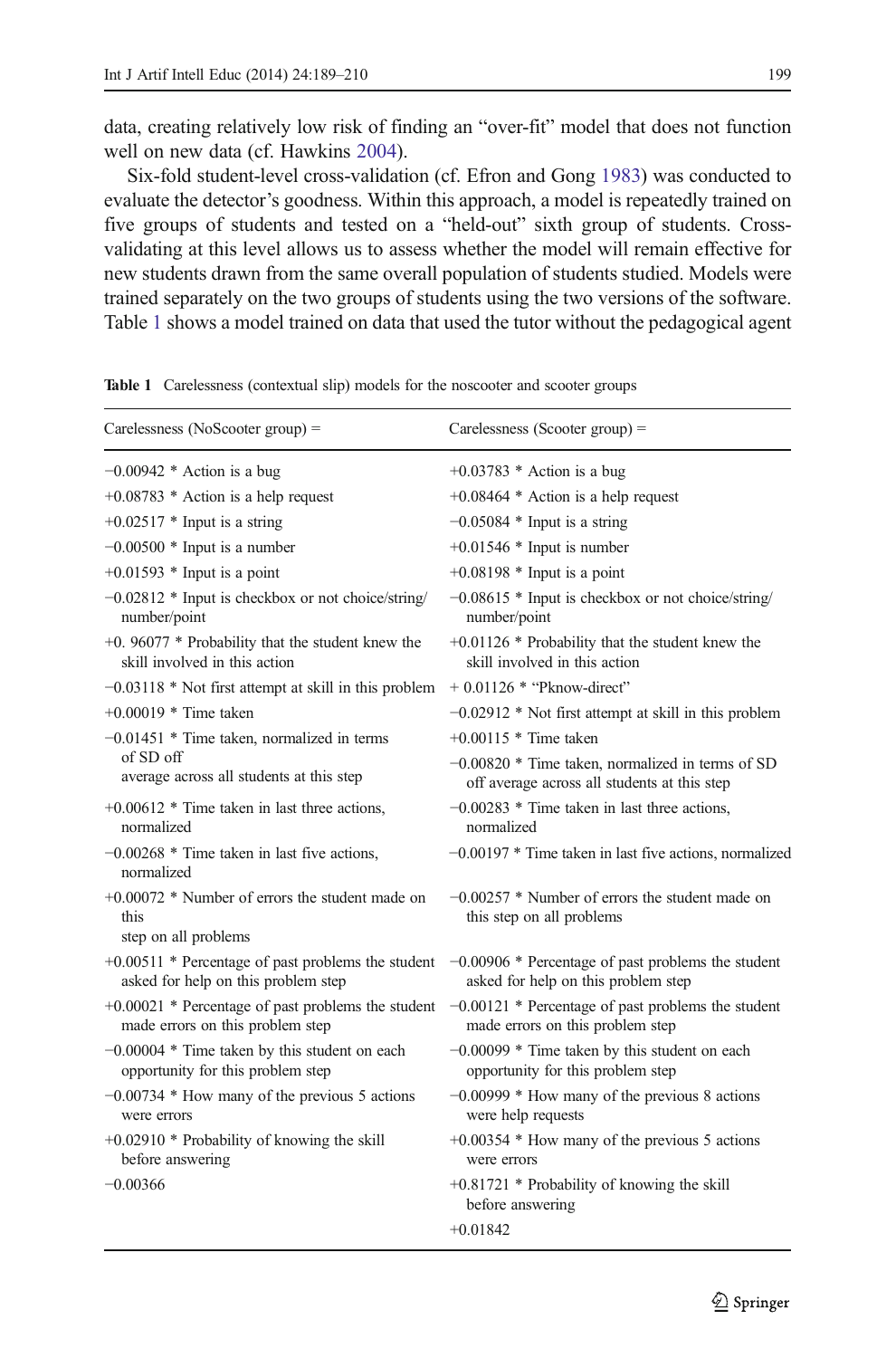(NoScooter group) and a model trained on data that used a tutor with an agent (Scooter group), with their respective final attributes. The detector from the NoScooter group data achieved a cross-validated correlation coefficient of  $r=0.886$  to the original training labels of the probability that each student action was a slip, while the detector from the Scooter group data achieved  $r=0.836$ , in each case a high degree of correlation (Rosenthal and Rosnow [2008](#page-21-0)).

## Generalizability of Carelessness Detectors

Aside from assessing a model's ability to predict existing data, model evaluation and selection should also include the ability of a model to generalize to different contexts and domains (Forster [2000](#page-19-0); Myung et al. [2005](#page-20-0)). We have already assessed one form of generalizability for our models, by cross-validating them at the student level, showing predictive accuracy within new students from the student population, using the same tutor interface. In this section, we evaluate the generalizability of our models when applied to data from students using a different tutor interface, and to data from a different student population.

To investigate generalizability of our carelessness detectors to data from students using a different tutor interface, we tested each detector on the other data set, i.e. the NoScooter detector was tested on the Scooter group dataset and the detector from the Scooter group was tested on the NoScooter group dataset. Table 2 shows the detectors' correlation between the labeled (from Eq. [2\)](#page-7-0) and predicted (from the models) values of slip, for each student action, in each data set. Within the NoScooter condition data, the detector trained on the Scooter condition data performed comparably or perhaps slightly lower (but still good,  $r=0.846$ ) than the detector trained on the NoScooter data  $(r=0.886)$ . Within the Scooter data, the detector trained on the NoScooter data performed worse ( $r=0.484$ ) than the detector trained on the Scooter data ( $r=$ 0.836), although still respectably. These results appear to indicate that there is some degradation when a carelessness detector is transferred between versions of the tutor with or without a pedagogical agent, but that models remain substantially above chance. One possible interpretation for the asymmetry in transfer between the two environments is that the skills and problem steps in the NoScooter environment are also present in the Scooter environment, whereas the opposite is not true: Scooter provides additional supplementary exercises to students when they game the system. As such, the model trained from the Scooter group accounted for additional problem steps not present in the NoScooter group; the NoScooter model, not trained on these steps, could not predict gaming during these steps as well.

| <b>Table 2</b> Correlation (r value) of<br>slip detectors to slip labels in dif-<br>ferent data sets |                           | NoScooter-group<br>detector (PH) | Scooter-group<br>detector (PH) |
|------------------------------------------------------------------------------------------------------|---------------------------|----------------------------------|--------------------------------|
|                                                                                                      | NoScooter Group Data (PH) | 0.886                            | 0.846                          |
|                                                                                                      | Scooter Group Data (PH)   | 0.484                            | 0.836                          |
|                                                                                                      | NoScooter Group Data (US) | 0.708                            | 0.834                          |
|                                                                                                      | Scooter Group Data (US)   | 0.609                            | 0.788                          |
|                                                                                                      |                           |                                  |                                |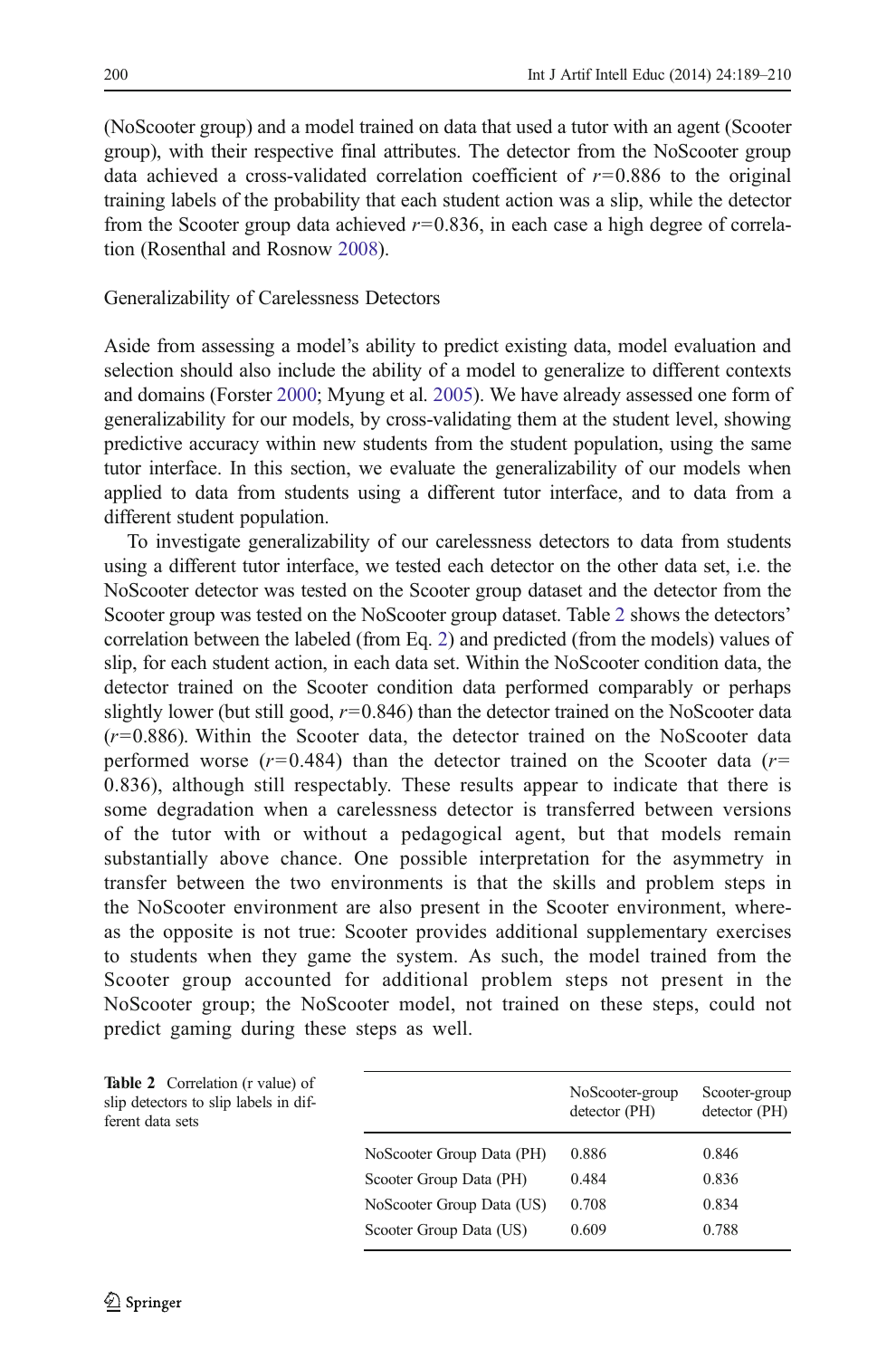We also established the detectors' generalizability to new data from new student populations by applying our detectors trained on data from students in the Philippines to Scatterplot log data from a school in the USA. These interaction logs from the USA (described in greater detail in Baker et al. [2006\)](#page-18-0) were gathered from 6th–8th grade students, in the suburbs of a medium-sized city in the Northeastern USA. Fifty-two students used the Scooter version of the tutor, and 65 students used the NoScooter version. The same features were distilled from the USA student logs from both the NoScooter and Scooter tutor versions, as had been distilled from the data from the Philippines. The detectors trained on data from the Philippines, were applied without modification to these distilled data from the USA students, to test for generalizability.

When transferred to data from the USA, both of the detectors trained on data from the Philippines performed quite well for all combinations of training and test conditions. The detector developed on the NoScooter sample from the Philippines achieved a correlation of 0.708 to the USA NoScooter data, and a correlation of 0.609 to the USA Scooter data. The detector developed on the Scooter sample from the Philippines achieved a correlation of 0.834 to the USA NoScooter data, and a correlation of 0.788 to the USA Scooter data. This is evidence for detector generalizability, as the detectors perform comparably well (when applied to the USA NoScooter data) or a little worse but still very respectably (when applied to the USA Scooter data), in a new country than in the original country, with no re-fitting. As a whole, taking correlation as a metric, the carelessness detectors trained in this study appear to show little degradation when transferred between these two countries. Models of help-seeking skill have also been shown to transfer between the USA and Philippines (Soriano et al. [2012\)](#page-21-0), suggesting some commonalities in how behavior manifests between these two countries.

### Studying the Relationship Between Carelessness and Affect

Having developed and validated a detector of student carelessness, we can now utilize it to analyze the relationship between carelessness and affect, in the data set from the Philippines for which affective observational data was available. The first step to doing this was to apply the detector trained for each condition (Scooter) and (NoScooter) to the data from that condition. For this analysis, we assessed the carelessness of each student in each group (e.g. Scooter and NoScooter), by taking the average probability of carelessness (slip estimates) on each incorrect action the student made, as in (Baker et al. [2010a](#page-18-0); Baker and Gowda [2010](#page-18-0)).

There was an overall difference in carelessness between the two conditions. The overall mean carelessness (through slip probability estimates) for students in the NoScooter environment was 0.41. This does not mean that 41 % of errors were careless errors, but that students have a probability of 41 % of making a slip if they know the skill. The Scooter group had an overall mean carelessness of 0.36. The difference in carelessness between the two conditions was significant,  $t(124)=2.01$ , two-tailed  $p=0.047$ . This suggests that the pedagogical agent, designed to reduce gaming, has somehow reduced carelessness. At the same time, there were no significant differences in the frequency of any affective state between conditions. The largest difference found between conditions was for Engaged Concentration. Students in the Scooter condition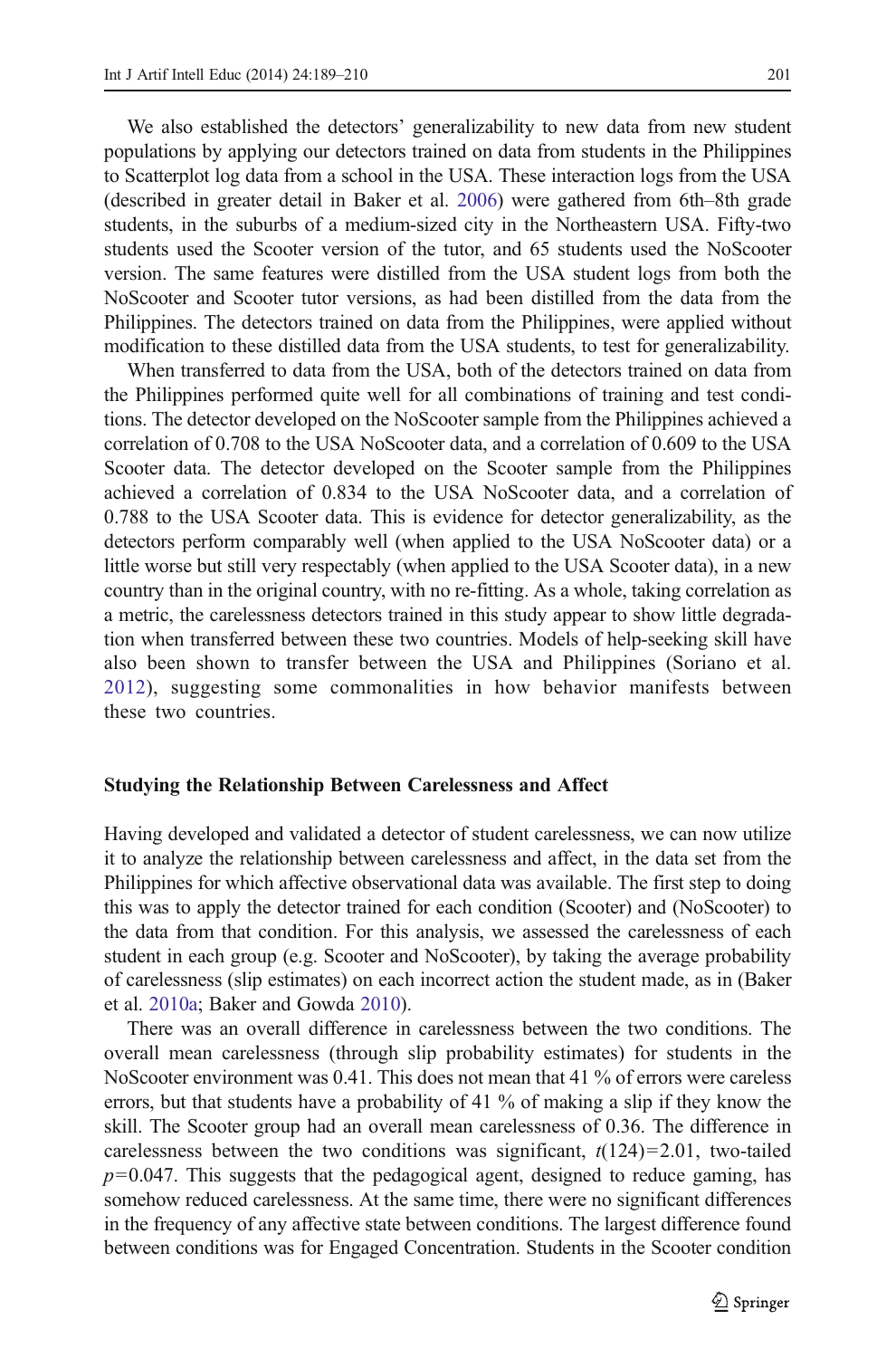displayed this affect 37.17 % of the time; students in the NoScooter condition displayed this affect 43.45 % of the time;  $t(124)=1.52$ , two-tailed  $p=0.13$ .

We studied the relationship between each student's overall proportion of carelessness and their overall proportion of each affective state, with correlational analyses conducted in SSPS, shown in Table 3. The results were somewhat surprising. Carelessness was negatively correlated with boredom in both interfaces,  $r=-0.36$ ,  $p=0.004$ for NoScooter group;  $r=-0.35$ ,  $p=0.004$  for Scooter group. Confusion was also negatively correlated with carelessness,  $r=-0.38$ ,  $p=0.002$  for NoScooter group;  $r=-0.32$ ,  $p=0.011$  for Scooter group. At the same time, carelessness was positively correlated with engaged concentration,  $r=0.58$ ,  $p<0.001$  for NoScooter group;  $r=0.54$ ,  $p<0.001$  for Scooter group. This indicated that more engaged students were careless more often, while less engaged students were careless less often. Carelessness and frustration were not significantly correlated in either condition,  $r=-0.18$ ,  $p=0.17$  for NoScooter group;  $r=0.13$ ,  $p=0.32$  for Scooter group. In the following analyses, we will explore these three significant relationships in greater detail.

We examined the changes in carelessness and affect over time to see if there were significant differences in the relationship and occurrence of carelessness and affect as the student used the tutor. We did this by separating the observed affect and estimates of carelessness during the student's tutor usage into two halves. For the observed affect, the first 12 affect observations for each student (across both raters) were grouped as the first half, and the remaining 12 observations per student were grouped as the second half. To split the estimates of carelessness into halves, we took and split the overall time of each student's usage of the tutor (splitting by time rather than number of actions), and grouped the first half and second half of that student's actions based on the total elapsed time at each action. We computed the average carelessness for incorrect actions during each half of each student's tutor usage. Figure [5](#page-14-0) shows the student affect percentages and average estimates of carelessness in each half of the students' tutor usage in both NoScooter and Scooter groups.

Across time, the changes in the incidence of different affective states were consistent across conditions. In both conditions, students exhibited less confusion in the second half of their usage than the first half,  $F(1,124)=61.76$ ,  $p<0.001$ . They also exhibited more engaged concentration over time,  $F(1,124)=40.26, p<0.001$ , and exhibited more boredom over time,  $F(1,124)=11.89$ ,  $p=0.001$ . The changes in the proportion of these affective states over time were not significantly different between the NoScooter and Scooter conditions – for boredom  $F(1,124)=0.01$ ,  $p=0.93$ , for confusion  $F(1,124)=0.79, p=0.38,$  and for engaged concentration  $F(1,124)=1.82, p=0.18.$ 

For carelessness, the degree was significantly different during the second half of tutor usage across conditions,  $F(1,124)=22.85$ ,  $p<0.001$ ). However, carelessness

| <b>Table 3</b> Correlations of careless-<br>ness and affective state for entire<br>tutor usage |                                       | NoScooter group      | Scooter group        |  |
|------------------------------------------------------------------------------------------------|---------------------------------------|----------------------|----------------------|--|
|                                                                                                | Careless - Boredom                    | $-0.36$ (p=0.004)    | $-0.35(p=0.004)$     |  |
|                                                                                                | $Careless - Confusion$                | $-0.38(p=0.002)$     | $-0.32$ (p=0.011)    |  |
|                                                                                                | $Careless$ – Engaged<br>Concentration | $+0.58(p<0.001)$     | $+0.54~(p<0.001)$    |  |
| Statistically significant correla-<br>tions in bold                                            | Careless – Frustration                | $-0.18$ ( $p=0.17$ ) | $+0.13$ ( $p=0.32$ ) |  |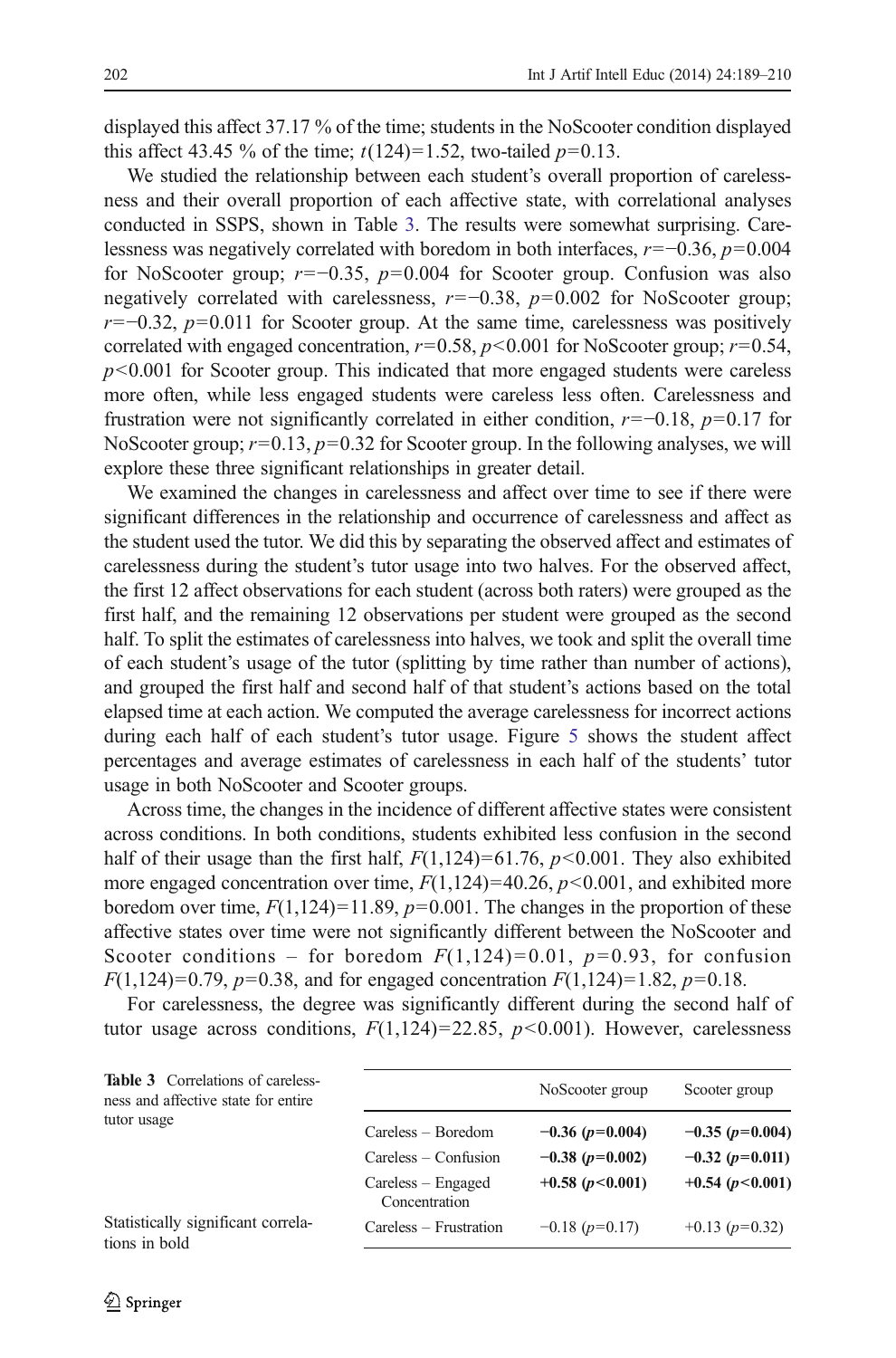<span id="page-14-0"></span>

showed a significant trend towards increase over time in the NoScooter condition,  $t(61)=-8.23$ , two-tailed  $p<0.001$ , while a marginally significant decrease over time in the Scooter condition,  $t(63)=1.88$ , two-tailed  $p=0.06$ . The difference in trend between conditions (e.g. the interaction effect) was statistically significant,  $F(1,124)=53.81$ ,  $p<0.001$ . Overall, student errors (whether careless or not) significantly decreased over time in both conditions,  $F(1,124)=74.53$ ,  $p<0.001$ . This effect was seen in both the NoScooter condition  $(t(61)=5.70$ , two-tailed  $p<0.001$ ) and the Scooter condition  $(t(63)=6.50$ , two-tailed  $p<0.001$ ). The changes in the number of errors over time were not significantly different between the NoScooter and Scooter conditions,  $F(1,124)=0.63$ ,  $p=0.43$ . This, together with the trend in carelessness, may suggest that Scooter was effective overall in reducing student errors, including both careless and non-careless errors.

Table [4](#page-15-0) shows the correlations between carelessness and the three most common affective states over time. During the first half of the tutor usage period, the correlations between carelessness and boredom trended negative in both groups, but were not significant,  $r=-0.19$ ,  $p=0.15$  for NoScooter group;  $r=-0.09$ ,  $p=0.47$  for Scooter group. During the second half, the correlations became significantly negative, r=−0.32, p=0.01 for NoScooter group; r=−0.34, p=0.01 for Scooter group. Steiger's Z-test [\(1980](#page-21-0)), a standard test for comparing multiple correlations with no overlapping variables within a single population, was used to determine whether the correlation between carelessness and boredom was significantly different between the two time periods. The difference though in correlation was not significant for both the NoScooter group,  $Z=0.94$ ,  $p=0.34$ , and the Scooter group,  $Z=1.72$ ,  $p=0.08$ .

During the first half of the tutor usage period, the correlations between carelessness and confusion trended negative in both groups, but were not significant,  $r=-0.07$ ,  $p=0.57$  for NoScooter group;  $r=-0.18$ ,  $p=0.16$  for Scooter group. During the second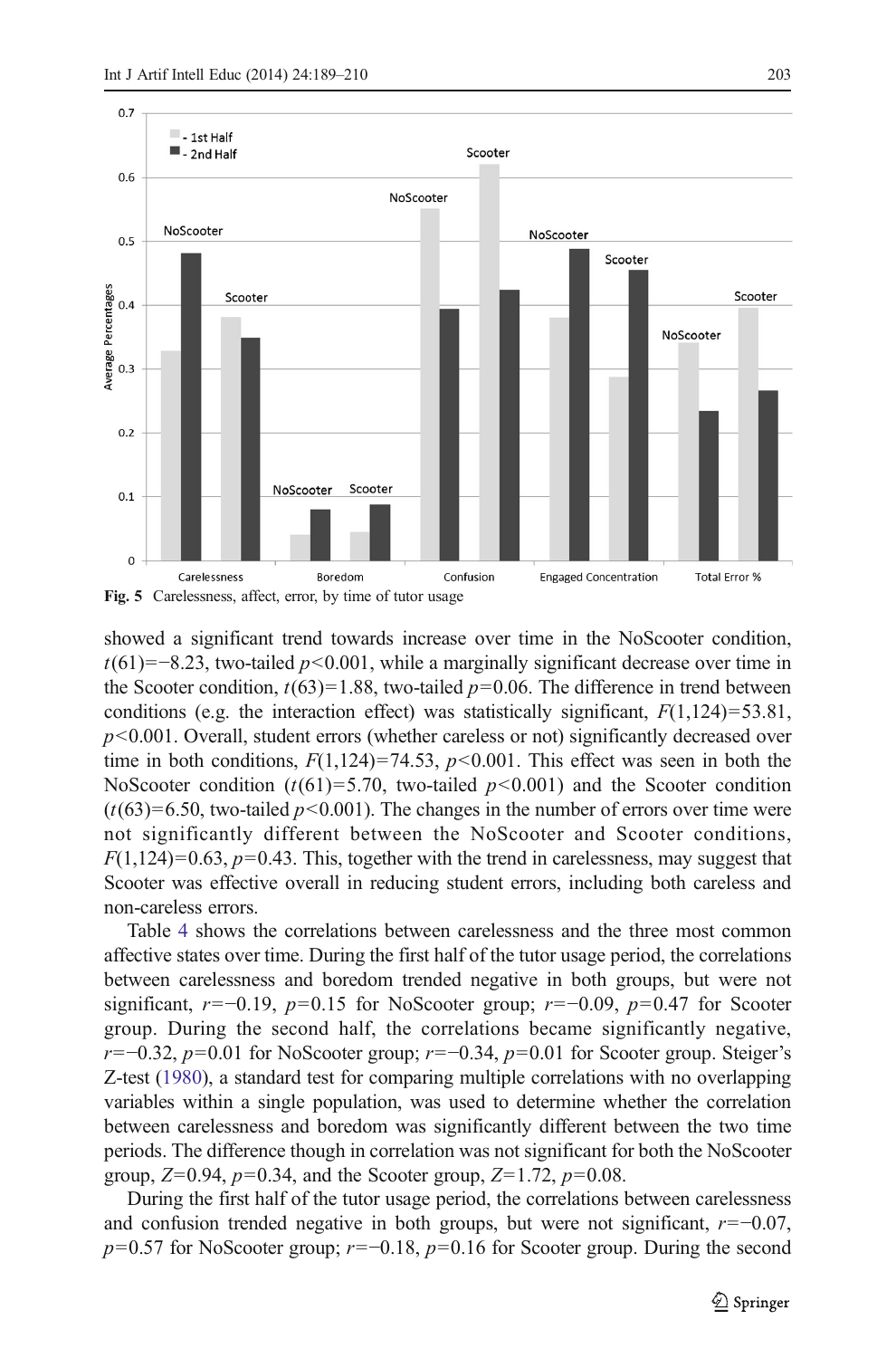|                                             | NoScooter group       | Scooter group         |
|---------------------------------------------|-----------------------|-----------------------|
| $Careless - Boredom$ (1st Half)             | $-0.19$ ( $p=0.15$ )  | $-0.09$ ( $p=0.47$ )  |
| Careless – Confusion (1st Half)             | $-0.07$ ( $p=0.57$ )  | $-0.18$ ( $p=0.16$ )  |
| Careless – Engaged Concentration (1st Half) | $+0.17$ ( $p=0.20$ )  | $+0.31$ (p=0.014)     |
| Careless – Boredom (2nd Half)               | $-0.32$ (p=0.012)     | $-0.34$ ( $p=0.006$ ) |
| Careless – Confusion (2nd Half)             | $-0.37$ ( $p=0.004$ ) | $-0.33$ ( $p=0.009$ ) |
| Careless – Engaged Concentration (2nd Half) | $+0.55(p<0.001)$      | $+0.50~(p<0.001)$     |

<span id="page-15-0"></span>Table 4 Correlations between carelessness and affect by time within tutor usage

Significant corrections in bold

half, the correlations became significantly negative,  $r=-0.37$ ,  $p=0.004$  for NoScooter group;  $r=-0.33$ ,  $p=0.009$  for Scooter group. However, the difference in correlation between the time periods was not statistically significant for either group,  $Z=1.83$ ,  $p=$ 0.07 for NoScooter group;  $Z=0.97$ ,  $p=0.33$  for Scooter group.

During the first half of the tutor usage period, the correlations between carelessness and engaged concentration trended positive in both groups, but were not significant for NoScooter group,  $r=0.17$ ,  $p=0.20$ . For the Scooter group, however, tutor usage for the first half was significant,  $r=0.31$ ,  $p=0.014$ . During the second half, the correlations became significantly positive,  $r=0.55$ ,  $p<0.001$  for NoScooter group; and remained significant,  $r=0.50$ ,  $p<0.001$ , for Scooter group. The correlation between carelessness and engaged concentration was significantly different between the first half of tutor usage and the second half of tutor usage, for NoScooter group,  $Z=-2.73$ ,  $p=0.006$ ; but not significantly different for Scooter group,  $Z=-1.48$ ,  $p=0.14$ .

We can see here that the relationship between carelessness and affective states were mostly significant during the second half of tutor usage. Looking at the Steiger's Z values, however, shows that carelessness' positive or negative relationship with the affective states have been fairly consistent from start to end. Further discussion about these relationships over time will be given below.

## Discussion and Conclusion

Carelessness has been identified as a problematic behavior in classrooms since the 1950s (e.g. Eaton et al. [1956](#page-19-0)). Within the context of educational software, the disengaged behavior of carelessness has not been heavily studied compared to other student behaviors. In this paper, we leverage educational data mining to model carelessness, towards understanding the factors that lead a student to be careless in a given situation. More specifically, we study the relationship between student carelessness and affective states within a Cognitive Tutor for Scatterplots, using automated detection of carelessness and field observations of student affect. Student carelessness, operationalized as the probability that an error was due to slipping, was estimated using the Contextual Slip model by Baker et al. ([2008b](#page-18-0)), and implemented for this specific tutor. The detector infers carelessness from the features of the individual student action.

The detector's assessment of each student's carelessness was then studied in conjunction with that student's proportion of each affective state. Several relationships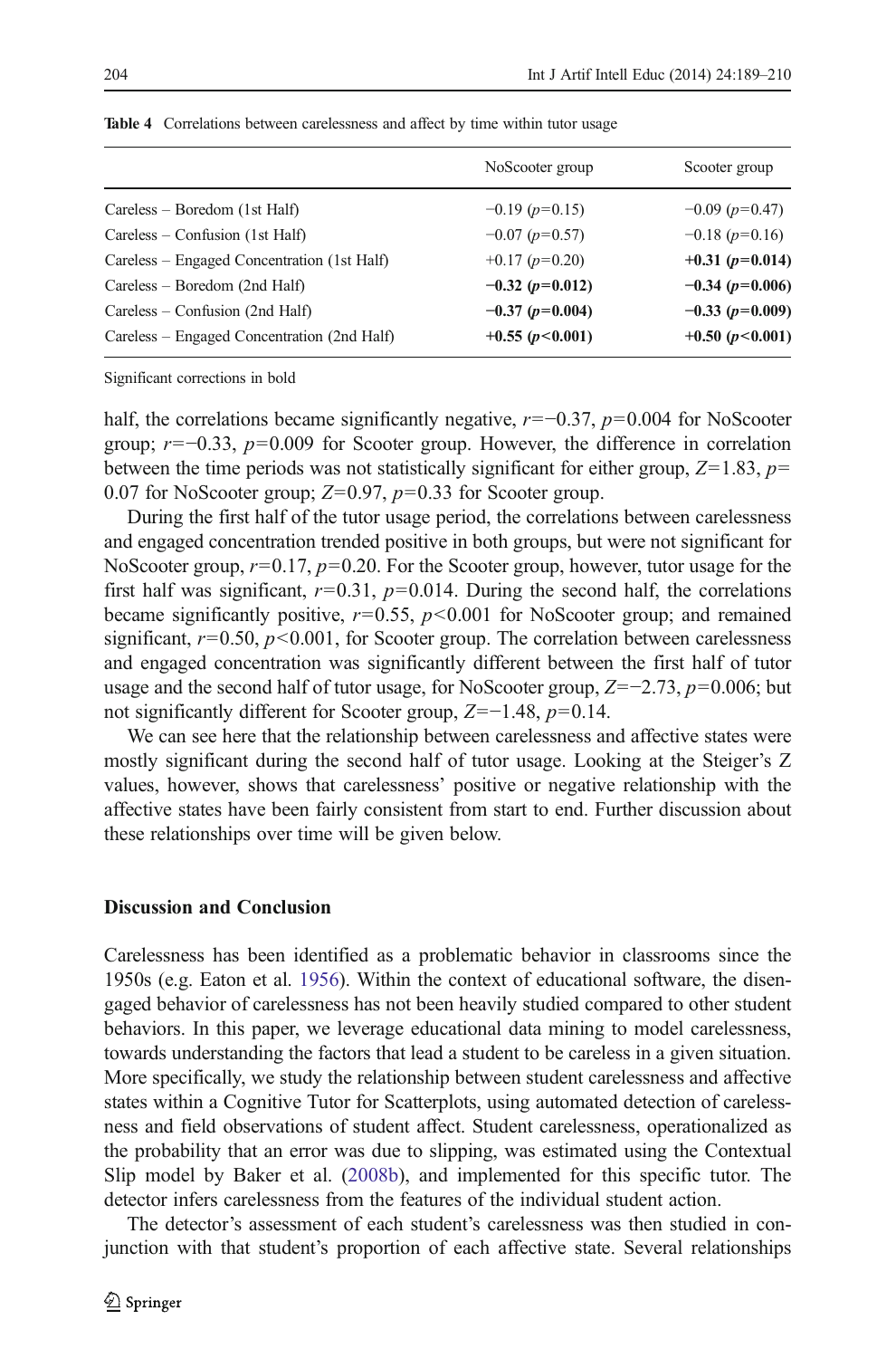were found. First, the more confused a student is, the less likely errors are to be careless. The negative relationship between confusion and carelessness is reasonable. In particular, not knowing a skill is likely to be associated with confusion (cf. D'Mello et al. [2009](#page-19-0); Baker et al. [2010](#page-18-0); Rodrigo et al. [2010](#page-20-0); Lee et al. [2011\)](#page-20-0), and not knowing a skill will increase the number of errors that cannot be attributed to carelessness (as our model requires that a skill to be known for an error to be seen as careless). As such, this finding accords to what might be expected. Second, the more bored a student is, the less likely errors are to be careless. The significant negative correlation between carelessness and boredom is somewhat more surprising – for example, Cheyne et al. [\(2006\)](#page-18-0) hypothesize that boredom proneness leads to carelessness. One possible explanation can be attributed to previous findings that boredom is correlated with poorer learning (Craig et al. [2004](#page-19-0); Pekrun et al. [2010\)](#page-20-0), and the hypothesis that boredom leads to shallow information processing and reduce the use of task-related cognitive strategies (Pekrun et al. [2010\)](#page-20-0). As such, boredom may have led to lower knowledge, which in turn would have led to more errors that cannot be attributed to carelessness. Third, the more a student displays the affective state of engaged concentration, the more likely he/she is to display carelessness. One possible hypothesis for this finding comes from work by Clements [\(1982\)](#page-18-0), which found a positive relationship between carelessness and confidence, such that students who understood the material and believed they knew how to answer (or even answered relatively quickly), made a higher proportion of careless errors. Hence, a student with average knowledge who is engaged may have tendencies to overestimate their own ability (cf. Prohaska and Maraj [1995](#page-20-0); Linnenbrink and Pintrich [2003\)](#page-20-0), leading them to become careless.

Examination of slip and affective state behavior over time and their respective correlations supported these hypotheses. The correlation between confusion and carelessness became significantly negative as students used the tutor more. However, confusion (as well as total errors – whether careless or not) decreased over time. Hence, the students who were struggling most and remained confused even after using the tutor for a substantial amount of time were less likely to make errors that were inferred as careless. Similarly, the correlation between carelessness and engaged concentration became positive and significant predominantly during the second half of tutor usage (in NoScooter group, but in both halves for the Scooter group). One possible interpretation for this is that a student who is engaged most of the time may succeed, become overconfident, and then commit careless errors. It is interesting to note that the connections between affect and carelessness were generally substantially stronger in the second half of tutor usage than the first, across affective states. It is possible that as the students used the tutor more, careless errors became more and more driven by the presence of affect (or decrease of it, as in confusion), even as the student learned more over time.

Another possible interpretation, however, is that the careless errors may instead be due to the relatively low cost to the learner from making a mistake. In other words, once a student generally knows the answers, he or she may choose to work quickly, knowing that some mistakes may occur, but that the consequences will be limited. The learner may even be testing him or herself to see how fast he or she can complete the problems, an engaging and challenging activity (which would explain the correlation between carelessness and engaged concentration, as well as the relationship to mastery goals), leading to some seemingly careless errors. A strongly engaged user need not be reflecting deeply about their work.

Overall, these patterns seem very different from those seen for other forms of disengagement. For example, previous research has found positive associations between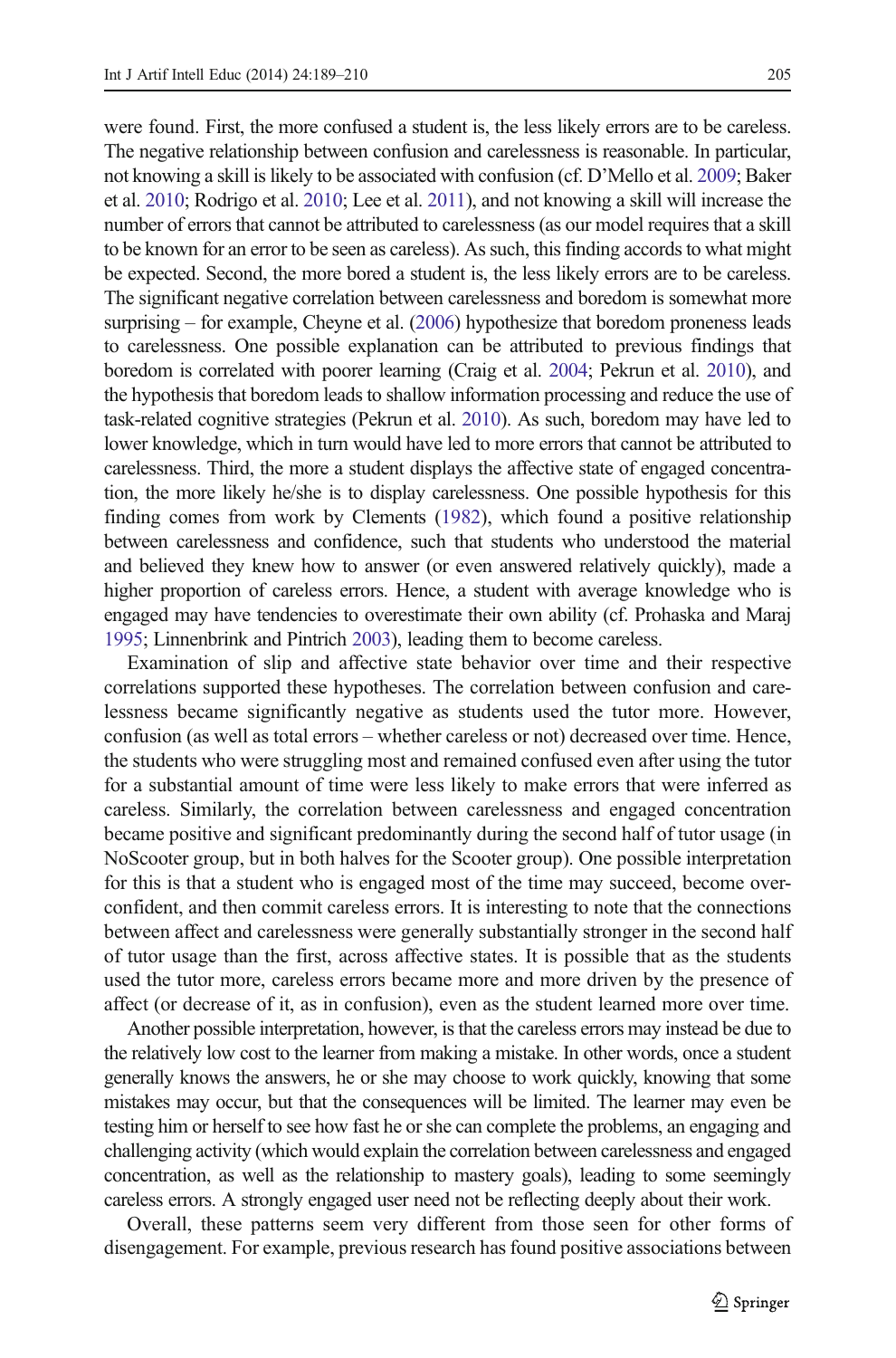boredom and gaming the system (Baker et al. [2010b](#page-18-0)), off-task behavior (Baker et al. [2011](#page-18-0)), and using the software in a fashion unrelated to the educational task (Sabourin et al. [2011\)](#page-21-0). This suggests that the motivations underlying a student's carelessness may be quite different from the motivations underlying other disengaged behaviors.

It is worth noting that there have also been surprising relationships found between carelessness and goal orientation (Hershkovitz et al. [2011\)](#page-19-0). In this work, carelessness was found to be positively correlated with academic efficacy and negatively correlated with disruptive behavior and self-presentation of low achievement (Hershkovitz et al. [2011](#page-19-0)). In addition, carelessness was found to be higher among students with mastery or performance goals than among students manifesting neither type of goal orientation.

Thus, it is worth noting that the factors carelessness is associated with are typically thought to be associated with more successful students. For instance, engaged concentration has been repeatedly shown to be associated with successful learning (Craig et al. [2004\)](#page-19-0), and boredom has been repeatedly shown to be associated with poorer learning (Craig et al. [2004](#page-19-0); Pekrun et al. [2010\)](#page-20-0). In addition, mastery and performance goals have been shown to be associated with successful learning (Harackiewicz et al. [2002\)](#page-19-0), as is self-efficacy (Zimmerman et al. [1992](#page-21-0)). As such, it may be that carelessness will turn out to be a form of disengaged behavior characteristic of generally more successful students, a pattern also seen in Clements [\(1982\)](#page-18-0) and Baker et al. [\(2010\)](#page-18-0). As such, the previous notions of careless students as lazy (Hurlock and McDonald [1934](#page-19-0)), absentminded (Eysenck and Keane [1990](#page-19-0)), and unorganized (Epstein [1979](#page-19-0)) may not be the most appropriate description for careless students.

Instead, we may need to consider carelessness as a risk to engagement for students who are generally successful. These results illustrate the key role of affect in student carelessness, and suggest that adaptive responses to carelessness should take probable student affect into account. Based on the evidence from this study, carelessness is a risk for students who are typically highly engaged. As such, it may be appropriate to tailor messages given to careless students to the motivational needs of highly engaged students (Graesser et al. [2008\)](#page-19-0), potentially leading to very different intervention than is typically given to disengaged students. While these highly engaged students are typically successful, they are still at risk of becoming disengaged (Csikszentmihalyi and Schneider [2000\)](#page-19-0), or in having consequences due to their careless errors, especially in high-stakes situations such as standardized exams. In particular, though carelessness is generally characteristic of successful and engaged students, it is nonetheless associated with failing to attend college, once student knowledge is controlled for (San Pedro et al. [2013\)](#page-21-0). As such, it remains important to understand carelessness better and address it effectively, in order to move towards computer-aided instruction and computer-aided learning which effectively addresses the disengagement of all students.

Acknowledgments This research was supported by the Pittsburgh Science of Learning Center (National Science Foundation) via grant "Toward a Decade of PSLC Research", award number SBE-0836012, and the Philippines Department of Science and Technology Philippine Council for Advanced Science and Technology Research and Development under the project "Development of Affect-Sensitive Interfaces". We thank Mrs. Carmela Oracion, Jenilyn Agapito, Ivan Jacob Pesigan, Ma. Concepcion Repalam, Salvador Reyes, Ramon Rodriguez, the Ateneo Center for Educational Development, the Department of Information Systems and Computer Science of the Ateneo de Manila University and the faculty, staff, and students of Ramon Magsaysay Cubao High School for their support in this project.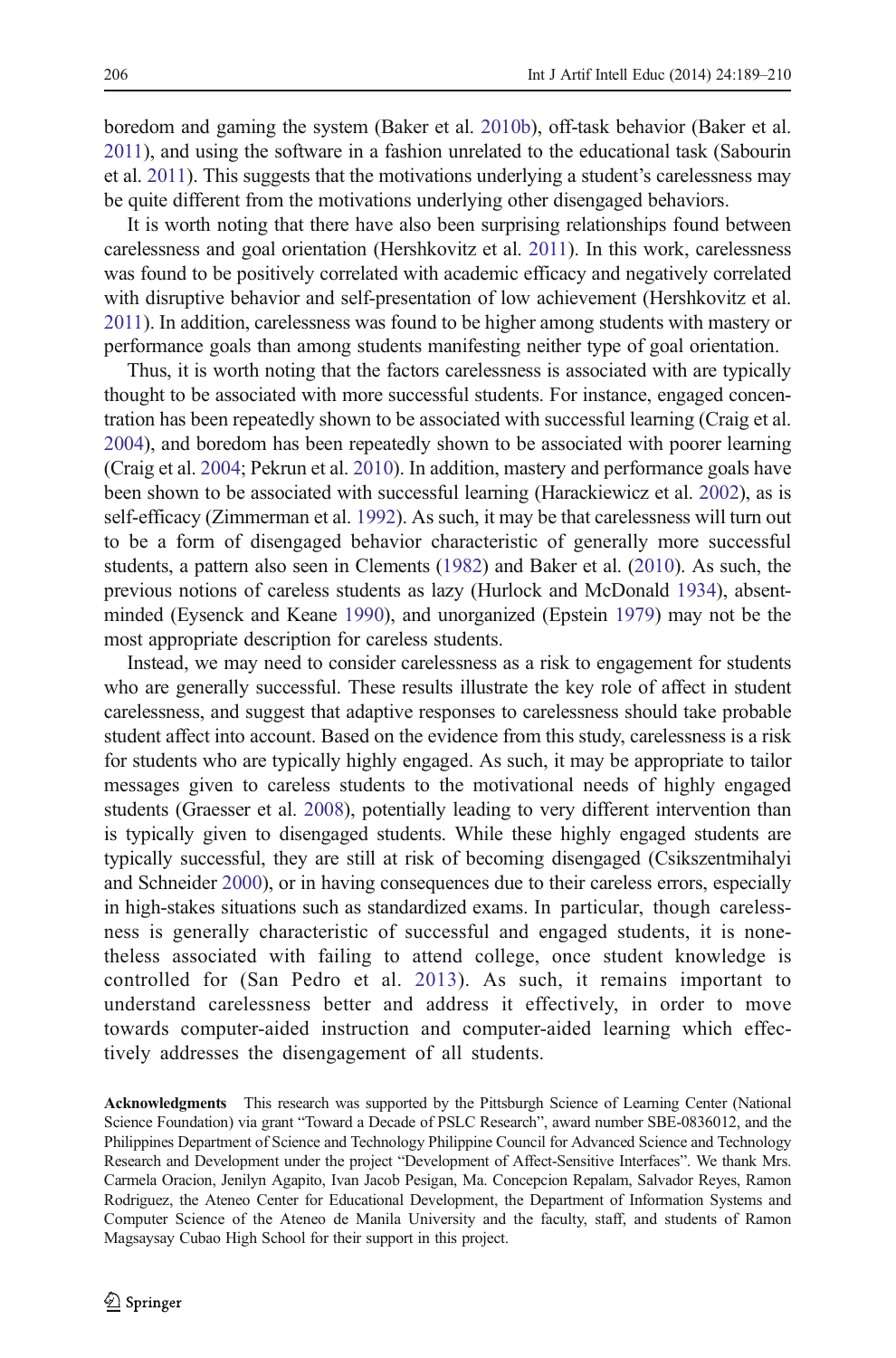### <span id="page-18-0"></span>References

- Adolphs, R., & Damasio, A. R. (2001). The interaction of affect and cognition: A neurobiological perspective. In J. P. Forgas (Ed.), Handbook of affect and social cognition (pp. 27-49). Mahwah: Lawrence Erlbaum Associates.
- Aleven, V., McLaren, B. M., Roll, I., & Koedinger, K. R. (2004). Toward tutoring help seeking: Applying cognitive modeling to meta-cognitive skills. In J. C. Lester, R. M. Vicari, & F. Paraguacu (Eds.), *Proceedings* of the 7th International Conference on Intelligent Tutoring Systems (pp. 227–239). Berlin: Springer.
- Aleven, V., McLaren, B. M., Roll, I., & Koedinger, K. R. (2006). Toward meta-cognitive tutoring: a model of help seeking with a cognitive tutor. *International Journal of Artificial Intelligence in Education, 16,* 101–130.
- Arroyo, I., Cooper, D. G., Burleson, W., Woolf, B. P., Muldner, K., & Christopherson, R. (2009). Emotion Sensors Go To School. Proceedings of the International Conference on Artificial Intelligence in Education, 17–24.
- Baker, R. S. J. d., & Gowda, S. M. (2010). An analysis of the differences in the frequency of students' disengagement in urban, rural, and suburban high schools. In R. S. J. d. Baker, A. Merceron & P. I. Pavlik (Eds.), Proceedings of the 3rd International Conference on Educational Data Mining (pp. 11–20).
- Baker, R. S. J. d., & Yacef, K. (2009). The state of educational data mining in 2009: a review and future visions. Journal of Educational Data Mining, 1, 3–17.
- Baker, R. S. J. d., Corbett, A. T., Koedinger, K. R., & Wagner A. Z. (2004). Off-task behavior in the cognitive tutor classroom: when students "game the system". In Proceedings of ACM CHI 2004: Computer-Human Interaction (pp. 383–390). ACM New York, NY.
- Baker, R. S. J. d., Corbett, A. T., Koedinger, K. R., Evenson, S. E., Roll, I., Wagner, A. Z., Naim, M., Raspat, J., Baker, D. J., & Beck, J. (2006). Adapting to when students game an intelligent tutoring system. In M. Ikeda, K. D. Ashley, & T. W. Chan (Eds.), Proceedings of the 8th International Conference on Intelligent Tutoring Systems (pp. 392–401). Berlin: Springer Verlag.
- Baker, R. S. J. d., Corbett, A. T., & Aleven, V. (2008a). Improving contextual models of guessing and slipping with a truncated training set. In R. S. J. d. Baker & J. Beck (Eds.), Proceedings of the 1st International Conference on Educational Data Mining (pp. 67–76).
- Baker, R. S. J. d., Corbett, A. T., & Aleven, V. (2008b). More accurate student modeling through contextual estimation of slip and guess probabilities in bayesian knowledge tracing. In E. Aimeur & B. Woolf (Eds.), Proceedings of the 9th International Conference on Intelligent Tutoring Systems (pp. 406–415). Berlin: Springer Verlag.
- Baker, R. S. J. d., Walonoski, J. A., Heffernan, N. T., Roll, I., Corbett, A. T., & Koedinger, K. R. (2008c). Why students engage in "gaming the system" behavior in interactive learning environments. Journal of Interactive Learning Research, 19, 185–224.
- Baker, R. S. J. d., Corbett, A. T., Gowda, S. M., Wagner, A. Z., MacLaren, B. M., Kauffman, L. R., Mitchell, A. P., & Giguere, S. (2010a). Contextual slip and prediction of student performance after use of an intelligent tutor. In P. De Bra, A. Kobsa, & D. Chin (Eds.), Proceedings of the 18th Annual Conference on User Modeling, Adaptation, and Personalization (pp. 52–63). Berlin: Springer Verlag.
- Baker, R. S. J. d., D'Mello, S. K., Rodrigo, M. M. T., & Graesser, A. C. (2010b). Better to be frustrated than bored: the incidence, persistence, and impact of learners' cognitive-affective states during interactions with three different computer-based learning environments. International Journal of Human-Computer Studies, 68, 223–241.
- Baker, R. S. J. d., Moore, G., Wagner, A., Kalka, J., Karabinos, M., Ashe, C. & Yaron, D. (2011). The dynamics between student affect and behavior occuring outside of educational software. In Proceedings of the 4th bi-annual International Conference on Affective Computing and Intelligent Interaction, pp. 14–24.
- Balfanz, R., Herzog, L., & Mac, I. D. J. (2007). Preventing student disengagement and keeping students on the graduation path in urban middle-grade schools: early identification and effective interventions. Educational Psychologist, 42, 223–235.
- Bartel, C. A., & Saavedra, R. (2000). The collective construction of work group moods. Administrative Science Quarterly, 45(2), 197–231.
- Becker, H. J. (2000). Pedagogical motivations for student computer use that lead to student engagement. Educational Technology, 40, 5–17.
- Cheyne, J. A., Carriere, J. S., & Smilek, D. (2006). Absent-mindedness: lapses of conscious awareness and everyday cognitive failures. Consciousness and Cognition, 15(3), 578–592.
- Clements, K. (1982). Careless errors made by sixth-grade children on written mathematical tasks. Journal for Research in Mathematics Education, 13, 136–144.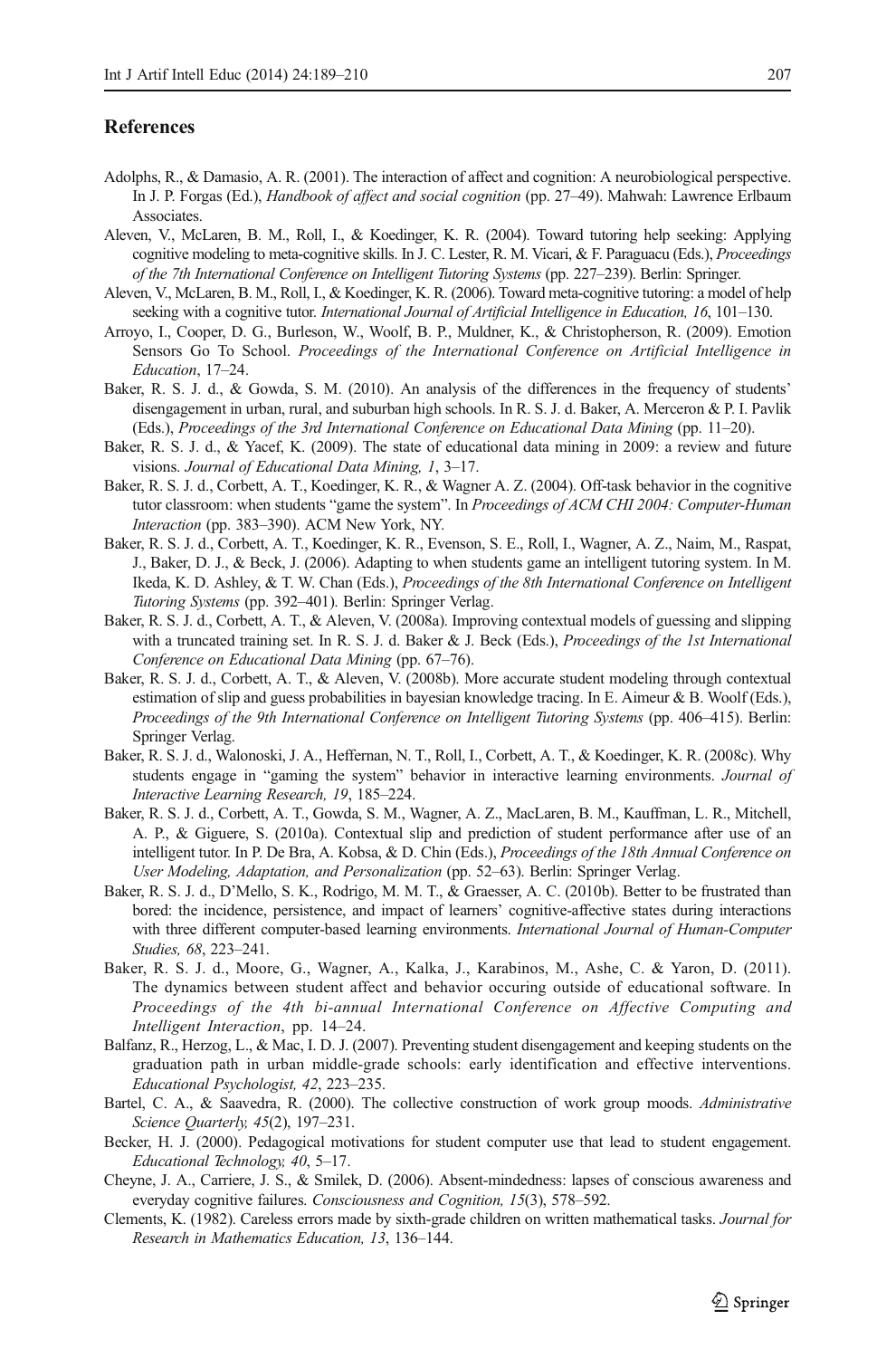- <span id="page-19-0"></span>Cocea, M., Hershkovitz, A., & Baker, R. S. J. d. (2009). The impact of off-task and gaming behaviors on learning: immediate or aggregate? In Proceedings of the 14th International Conference on Artificial Intelligence in Education (pp. 507–514). Amsterdam: IOS Press.
- Cohen, J. (1960). A coefficient of agreement for nominal scales. Educational and Psychological Measurement, 20, 37–46.
- Corbett, A. T., & Anderson, J. R. (1995). Knowledge tracing: modeling the acquisition of procedural knowledge. User Modeling and User-Adapted Interaction, 4, 253–278.
- Craig, S. D., Graesser, A. C., Sullins, J., & Gholson, B. (2004). Affect and learning: an exploratory look into the role of affect in learning with autotutor. Journal of Educational Media, 29, 241–250.
- Csikszentmihalyi, M. (1990). Flow: The psychology of optimal experience. New York: Harper and Row.
- Csikszentmihalyi, M., & Schneider, B. (2000). Becoming adult. New York: Basic Books.
- D'Mello, S. K., & Graesser, A. C. (2012). Dynamics of affective states during complex learning. Learning and Instruction, 22, 145–157.
- D'Mello, S. K., Craig, S. D., Sullins, J., & Graesser, A. C. (2006). Predicting affective states expressed through an emote-aloud procedure from AutoTutor's mixed-initiative dialogue. International Journal of Artificial Intelligence in Education, 16(1), 3–28.
- D'Mello, S., Graesser, A., & Picard, R. W. (2007). Toward an affect-sensitive AutoTutor. IEEE Transactions on Intelligent Systems, 22(4), 53–61.
- D'Mello, S. K., Person, N., & Lehman, B. (2009). Antecedent-consequent relationships and cyclical patterns between affective states and problem solving outcomes. In V. Dimitrova, R. Mizoguchi, B. du Buolay, & A. C. Graesser (Eds.), Proceedings of the 14th International Conference on Artificial Intelligence in Education (pp. 57–64). Amsterdam: Ios Press.
- D'Mello, S. K., Lehman, B., & Person, N. (2010). Monitoring affect states during effortful problem solving activities. International Journal of Artificial Intelligence in Education, 20(4), 361–389.
- Eaton, M. T., D'Amico, L. A., & Phillips, B. N. (1956). Problem behavior in school. Journal of Educational Psychology, 47, 350–357.
- Efron, B., & Gong, G. (1983). A leisurely look at the bootstrap, the jackknife, and cross-validation. American Statistician, 37, 36–48.
- Ekman, P., & Friesen, W. V. (1978). The facial action coding system. Palo Alto: Consulting Psychologists Press.
- Epstein, S. (1979). The stability of behavior: I. on predicting most of the people much of the time. Journal of Personality and Social Psychology, 37, 1097–1126.
- Eysenck, M. W., & Keane, M. T. (1990). Cognitive psychology: A Students handbook. London: Lawrence Erlbaum Associates.
- Forster, M. R. (2000). Key concepts in model selection: performance and generalizability. Journal of Mathematical Psychology, 44, 205–231.
- Fredrickson, B. L., & Branigan, C. (2005). Positive emotions broaden the scope of attention and thoughtaction repertoires. Cognition and Emotion, 19, 313–332.
- Graesser, A. C., McDaniel, B., Chipman, P., Witherspoon, A., D'Mello, S., & Gholson, B. (2006). Detection of emotions during learning with AutoTutor. Proceedings of the 28th Annual Meeting of the Cognitive Science Society (pp. 285–290).
- Graesser, A. C., Rus, V., D'Mello, S., & Jackson, G. T. (2008). AutoTutor: learning through natural language dialogue that adapts to the cognitive and affective states of the learner. In D. H. Robinson & G. Schraw (Eds.), Current perspectives on cognition, learning and instruction: Recent innovations in educational technology that facilitate student learning (pp. 95–125). Charlotte: Information Age Publishing.
- Harackiewicz, J. M., Barron, K. E., Tauer, J. M., & Elliot, A. J. (2002). Predicting success in college: a longitudinal study of achievement goals and ability measures as predictors of interest and performance from freshman year through graduation. Journal of Educational Psychology, 94, 562–575.
- Hawkins, D. M. (2004). The problem of overfitting. Journal of Chemical Informatics and Computer Science, 44, 1–12.
- Hay, J. F., & Jacoby, L. L. (1996). Separating habit and recollection: memory slips, process dissociations and probability matching. Journal of Experimental Psychology: Learning, Memory and Cognition, 22, 1323–1335.
- Heffernan, N., Koedinger, K., & Razzaq, L. (2008). Expanding the model-tracing architecture: a 3rd generation intelligent tutor for algebra symbolization. The International Journal of Artificial Intelligence in Education, 18(2), 153–178.
- Hershkovitz, A., Wixon, M., Baker, R. S. J. d., Gobert, J., & Sao Pedro, M. (2011). Carelessness and goal orientation in a science microworld. In J. Kay, S. Bull, & G. Biswas (Eds.), *Proceedings of the 15th* International Conference on Artificial Intelligence in Education (pp. 462–465). Berlin: Springer.
- Hurlock, E. B., & McDonald, L. C. (1934). Undesirable behavior traits in junior high school students. Child Development, 5, 278–290.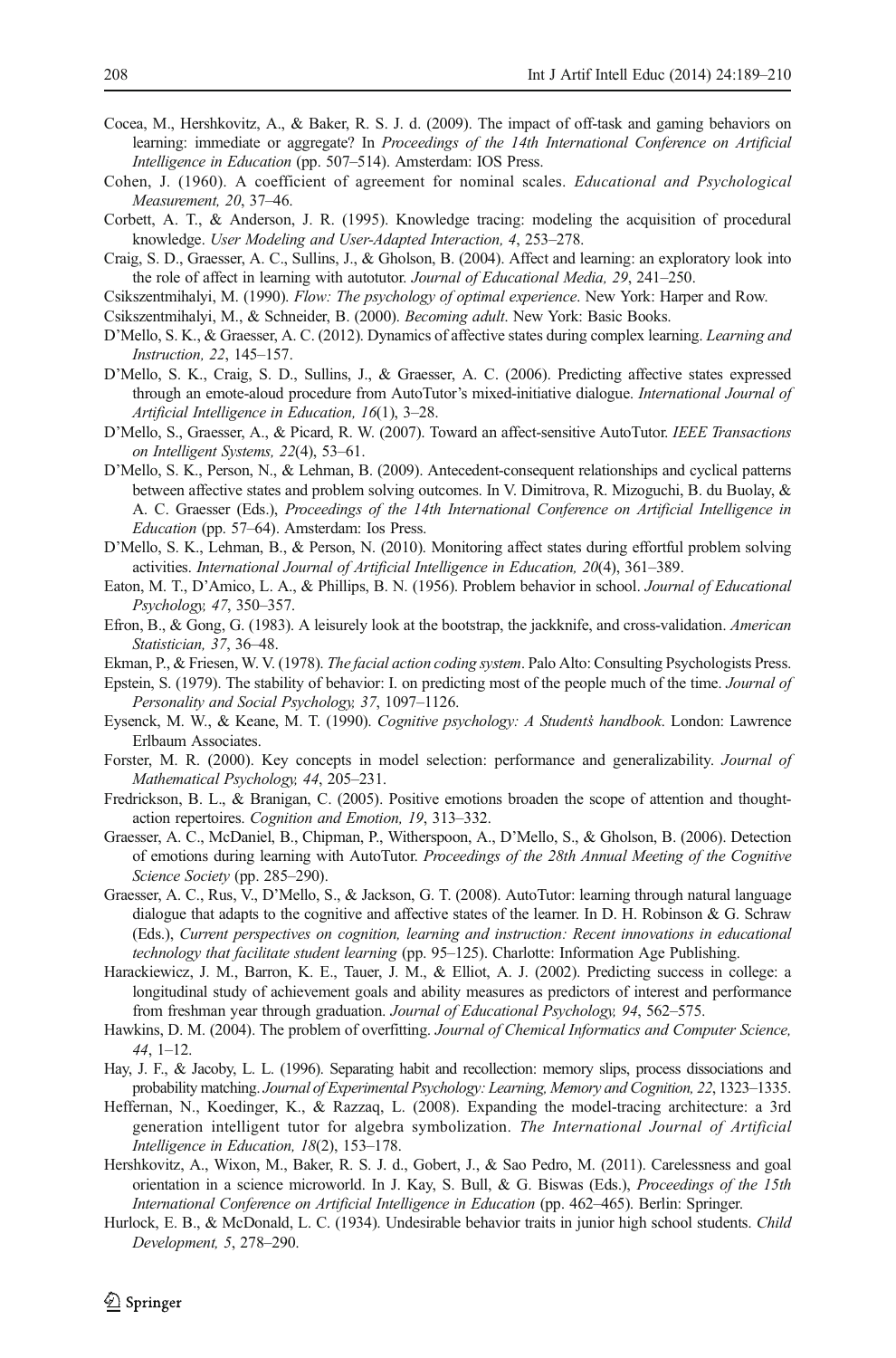- <span id="page-20-0"></span>Karweit, N., & Slavin, R. (1981). Measurement and modeling choices in studies of time and learning. American Educational Research Journal, 18, 157–171.
- Koedinger, K. R., & Corbett, A. T. (2006). Cognitive tutors: Technology bringing learning sciences to the classroom. In R. K. Sawyer (Ed.), *The Cambridge handbook of the learning science* (pp. 61–77). New York: Cambridge University Press.
- Koedinger, K. R., Baker, R. S. J. d., Cunningham, K., Skogsholm, A., Leber, B., & Stamper, J. (2010). A data repository for the edm community: The pslc datashop. In C. Romero, C. Ventura, M. Pechenizkiy, & R. S. J. d. Baker (Eds.), Handbook of educational data mining) (pp. 43–56). Boca Raton: CRC Press.
- Kort, B., Reilly, R., & Picard, R. (2001). An affective model of interplay between emotions and learning: Reengineering educational pedagogy—building a learning companion. In T. Okamoto, R. Hartley, Kinshuk, & J. P. Klus (Eds.), IEEE Proceedings International Conference on Advanced Learning Technology: Issues, Achievements and Challenges (pp. 43–48). Madison: IEEE Computer Society.
- Lau, S., & Darmanegara, L. A. (2007). The role of self-efficacy, task value, and achievement goals in predicting learning strategies, task disengagement, peer relationship, and achievement outcome. Contemporary Educational Psychology, 3, 1–26.
- Lee, D. M., Rodrigo, M. M. T., Baker, R. S. J. d., Sugay, J., & Coronel, A. (2011). Exploring the relationship between novice programmer confusion and achievement. In S. K. D'Mello, A. C. Graesser, B. Schuller, & J. Martin (Eds.), Proceedings of the 4th bi-annual International Conference on Affective Computing and Intelligent Interaction (pp. 175–184). Berlin Heidelberg: Springer.

Linnenbrink, E. A., & Pintrich, P. R. (2003). The role of self-efficacy beliefs in student engagement and learning in the classroom. Reading & Writing Quarterly: Overcoming Learning Difficulties, 19, 119–137.

Mandler, G. (1984). Mind and body: Psychology of emotion and stress. New York: W.W. Norton & Company.

- Maydeu-Olivares, A., & D'Zurilla, T. J. (1996). A factor-analytic study of the social problem-solving inventory: an integration of theory and data. Cognitive Therapy and Research, 20, 115–133.
- Mierswa, I., Wurst, M., Klinkenberg, R., Scholz, M., & Euler, T. (2006). YALE: Rapid prototyping for complex data mining tasks. In L. Ungar, M. Craven, D. Gunopulos, & T. Eliassi-Rad (Eds.), Proceedings of the 12th ACM SIGKDD International Conference on Knowledge Discovery and Data Mining (pp. 935–940). New York: ACM.
- Mitrovic, A. (2003). An intelligent SQL tutor on the web. International Journal of Artificial Intelligence in Education, 13(2), 173–197.
- Mitrovic, A., Martin, B., Suraweera, P., Zakharov, K., Milik, N., Holland, J., & McGuigan, N. (2009). ASPIRE: an authoring system and deployment environment for constraint-based tutors. International Journal of Artificial Intelligence in Education, 19(2), 155–188.
- Myung, I. J., Pitt, M. A., & Kim, W. (2005). Model evaluation, testing and selection. In K. Lambert & R. Goldstone (Eds.), The handbook of cognition (pp. 422–436). Thousand Oaks: Sage.
- National Research Council and Institute of Medicine. (2004). Engaging schools: Fostering high school Students' motivation to learn. Washington, DC: The National Academies Press.
- Newman, M. (1977). An analysis of sixth-grade pupils' errors on written mathematical tasks. Victorian Institute for Educational Research Bulletin, 39, 31–43.
- Norman, D. (1981). Categorization of action slips. *Psychological Review*, 88, 1–15.
- Nottelmann, E. D., & Hill, K. T. (1977). Test anxiety and off-task behavior in evaluative situations. Child Development, 48, 225–231.
- Ocumpaugh, J., Baker, R. S. J. d., & Rodrigo, M. M. T. (2012) Baker-Rodrigo Observation Method Protocol (BROMP) 1.0. Training Manual version 1.0. Technical Report. New York, NY: EdLab. Manila, Philippines: Ateneo Laboratory for the Learning Sciences.
- Pekrun, R., Goetz, T., Daniels, L. M., Stupnisky, R. H., & Perry, R. P. (2010). Boredom in achievement settings: exploring control–value antecedents and performance outcomes of a neglected emotion. Journal of Educational Psychology, 102, 531–549.
- Planalp, S., DeFrancisco, V. L., & Rutherford, D. (1996). Varieties of cues to emotion in naturally occurring settings. Cognition and Emotion, 10(2), 137-153.
- Prohaska, V., & Maraj, F. (1995). Low and medium ability students confidently overestimate all their grades. Presented at the Seventh Annual Convention of the American Psychological Society. New York.
- Razzaq, L. M., & Heffernan, N. T. (2009, July). To Tutor or Not to Tutor: That is the Question. In AIED (pp. 457–464).
- Razzaq, L. M., Feng, M., Nuzzo-Jones, G., Heffernan, N. T., Koedinger, K. R., Junker, B., & Rasmussen, K. P. (2005, May). Blending Assessment and Instructional Assisting. In AIED (pp. 555–562).
- Rodrigo, M. M. T., Baker, R. S. J. d., & Nabos, J. (2010). The relationships between sequences of affective states and learner achievement. In S. L. Wong, S. C. Kong, & F. Y. Yu (Eds.), Proceedings of the 18th International Conference on Computers in Education (pp. 56–60). Malaysia: Universiti Putra Malaysia.